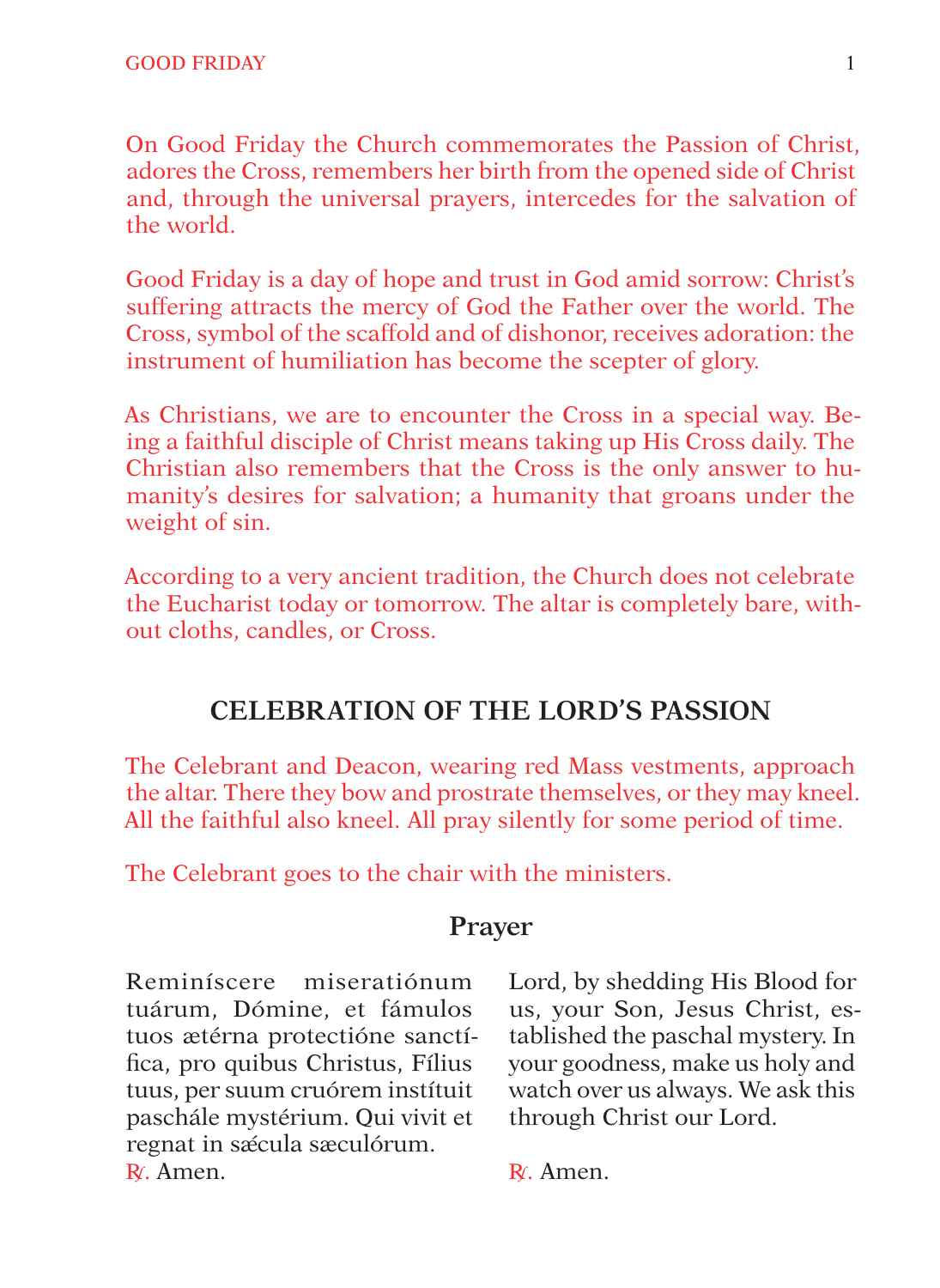# **First Reading**

A reading from the book of the Prophet Isaiah 52: 13—53: 12

See, my servant will prosper, he shall be lifted up, exalted, rise to great heights. As the crowds were appalled on seeing him – so disfigured did he look that he seemed no longer human – so will the crowds be astonished at him, and kings stand speechless before him; for they shall see something never told and witness something never heard before: 'Who could believe what we have heard, and to whom has the power of the Lord been revealed?'

Like a sapling he grew up in front of us, like a root in arid ground. Without beauty, without majesty (we saw him), no looks to attract our eyes; a thing despised and rejected by men, a man of sorrows and familiar with suffering, a man to make people screen their faces; he was despised and we took no account of him.

And yet ours were the sufferings he bore, ours the sorrows he carried. But we, we thought of him as someone punished, struck by God, and brought low. Yet he was pierced through for our faults, crushed for our sins. On him lies a punishment that brings us peace, and through his wounds we are healed. We had all gone astray like sheep, each taking his own way, and the Lord burdened him with the sins of all of us. Harshly dealt with, he bore it humbly, he never opened his mouth, like a lamb that is led to the slaughter-house, like a sheep that is dumb before its shearers never opening its mouth.

By force and by law he was taken; would anyone plead his cause? Yes, he was torn away from the land of the living; for our faults struck down in death. They gave him a grave with the wicked, a tomb with the rich, though he had done no wrong and there had been no perjury in his mouth.

The Lord has been pleased to crush him with suffering. If he offers his life in atonement, he shall see his heirs, he shall have a long life and through him what the Lord wishes will be done.

His soul's anguish over he shall see the light and be content. By his sufferings shall my servant justify many, taking their faults on himself. Hence I will grant whole hordes for his tribute, he shall divide the spoil with the mighty, for surrendering himself to death and let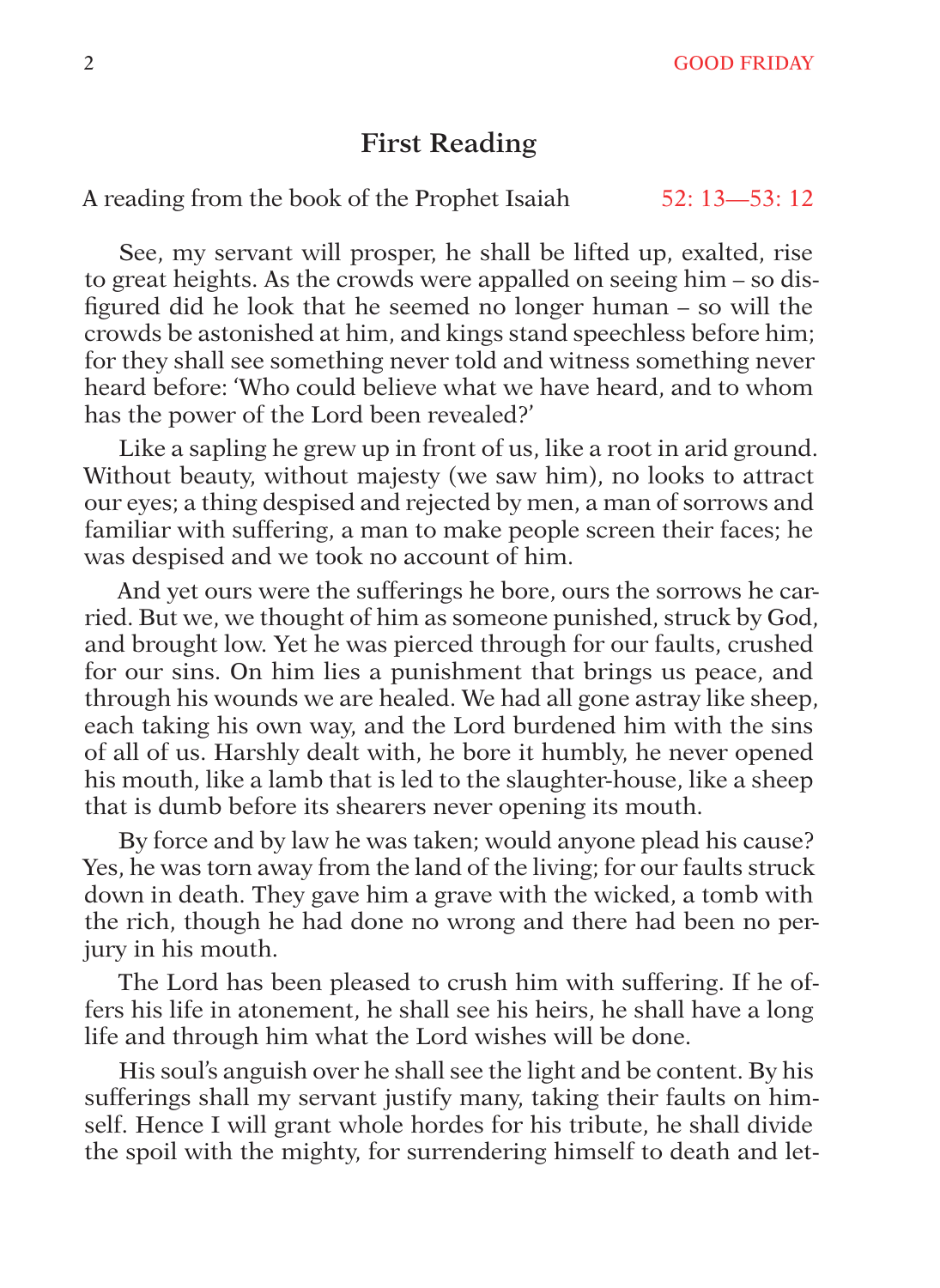ting himself be taken for a sinner, while he was bearing the faults of many and praying all the time for sinners.

Verbum Dómini. The Word of the Lord. R∫. Deo grátias. R∫. Thanks be to God.

# **Responsorial Psalm**

Psalm 30: 2 and 6, 12-13, 15-16, 17 and 25 (R∴ Lc 23: 46)

R√. Pater, in manus tuas comméndo spíritum meum. Father, Into your hands I commend my spirit.

In you, O Lord, I take refuge. Let me never be put to shame. In your justice, set me free. Into your hands I commend my spirit. It is you who will redeem me, Lord. R<sup>∫</sup> .

In the face of all my foes I am a reproach, an object of scorn to my neighbours and of fear to my friends. Those who see me in the street run far away from me. I am like a dead man, forgotten in men's hearts, like a thing thrown away. R∫.

But as for me, I trust in you, Lord, I say: 'You are my God'. My life is in your hands, deliver me from the hands of those who hate me. R<sup>∫</sup> .

Let your face shine on your servant. Save me in your love. Be strong, let your heart take courage, all who hope in the Lord. R.

# **Second Reading**

A reading from the letter to the Hebrews 4: 14-16; 5: 7-9

Since in Jesus, the Son of God, we have the supreme high priest who has gone through to the highest heaven, we must never let go of the faith that we have professed. For it is not as if we had a high priest who was incapable of feeling our weaknesses with us; but we have one who has been tempted in every way that we are, though he is without sin. Let us be confident, then, in approaching the throne of grace, that we shall have mercy from him and find grace when we are in need of help. During his life on earth, he offered up prayer and entreaty, aloud and in silent tears, to the one who had the power to save him out of death, and he submitted so humbly that his prayer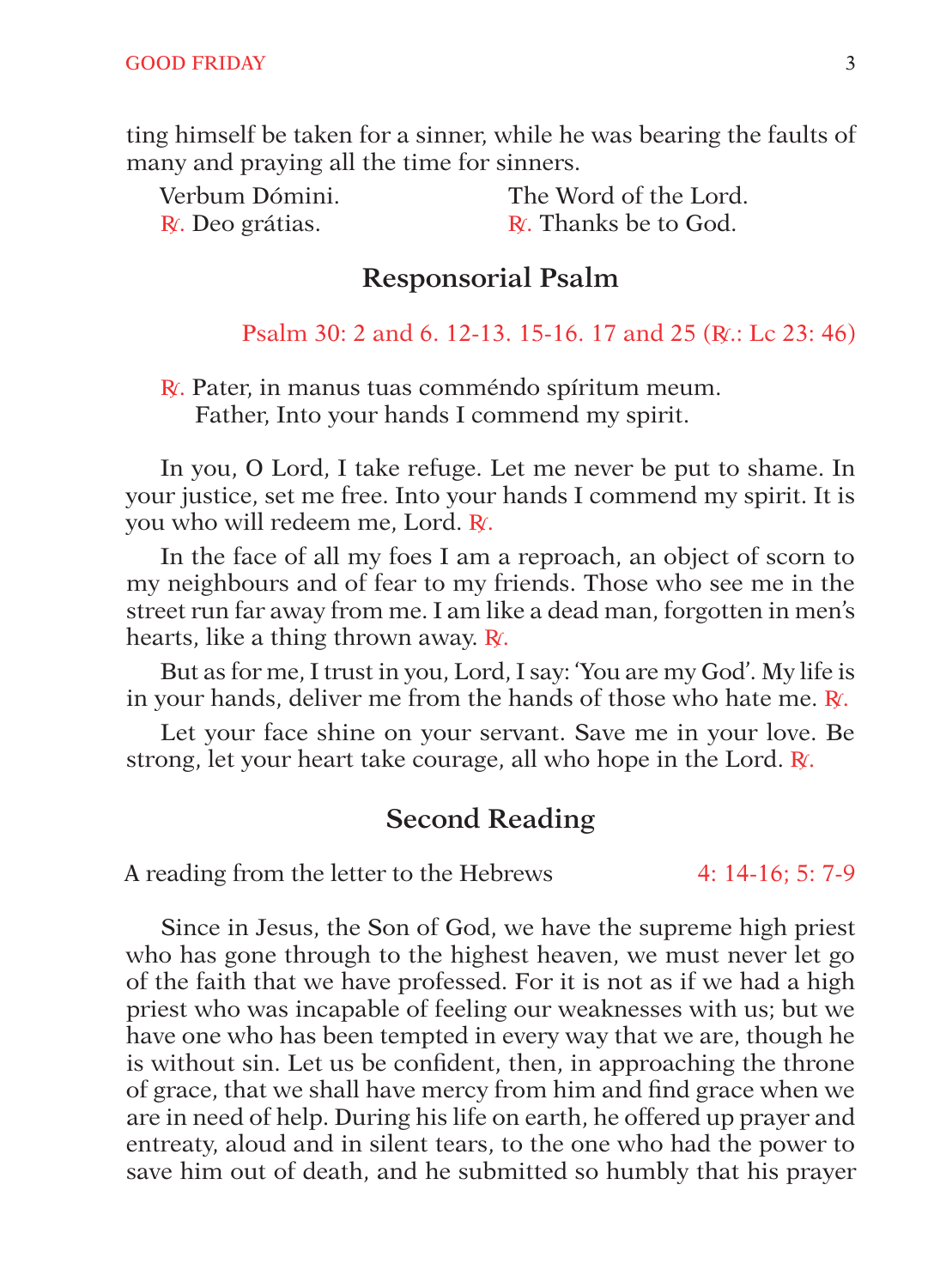4 GOOD FRIDAY

was heard. Although he was Son, he learnt to obey through suffering; but having been made perfect, he became for all who obey him the source of eternal salvation.

Verbum Dómini. The Word of the Lord. R∫. Deo grátias. R∫ . Thanks be to God.

# **Gospel Acclamation**

Christus factus est pro nobis obœdiens usque ad mortem, mortem autem crucis. Propter quod et Deus exaltávit illum: et dedit illi nomen, quod est super omne nomen.

Christ became obedient for us even to death, dying on the cross. Therefore God raised him on high, and gave him a name above all other names.

# **Gospel**

The Passion of our Lord Jesus Christ according to John 18: 1—19: 42

#### *They seized Jesus and bound him*

C. Jesus left with his disciples and crossed the Kedron valley. There was a garden there, and he went into it with his disciples. Judas the traitor knew the place well, since Jesus had often met his disciples there, and he brought the cohort to this place together with a detachment of guards sent by the chief priests and the Pharisees, all with lanterns and torches and weapons. Knowing everything that was going to happen to him, Jesus then came forward and said,

✦ Who are you looking for?

C. They answered,

P. Jesus the Nazarene.

C. He said,

✦ I am he.

C. Now Judas the traitor was standing among them. When Jesus said, 'I am he', they moved back and fell to the ground. He asked them a second time,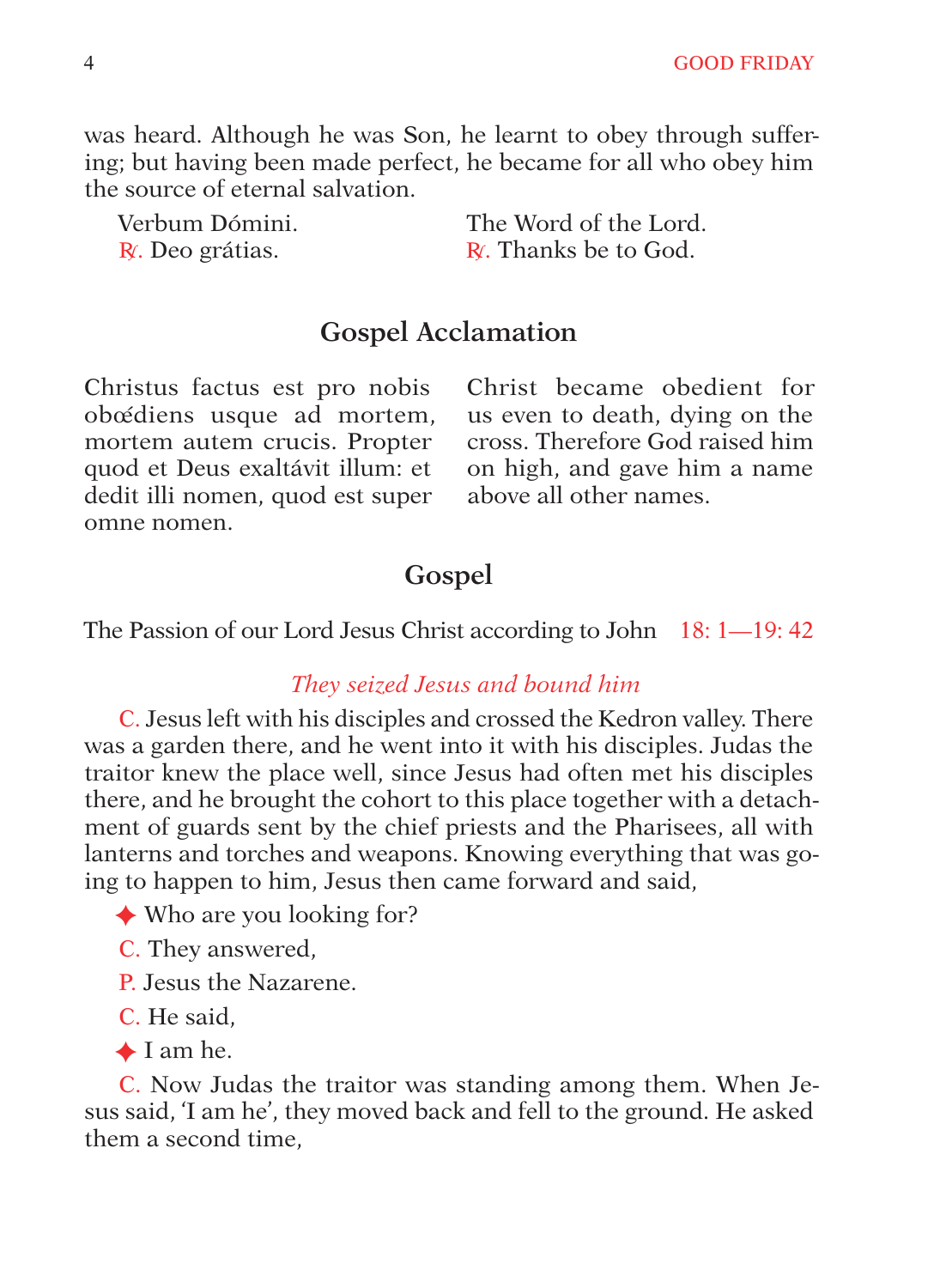✦ Who are you looking for?

C. They said,

P. Jesus the Nazarene.

C. Jesus replied,

 $\triangle$  I have told you that I am he. If I am the one you are looking for, let these others go.

C. This was to fulfill the words he had spoken: 'Not one of those you gave me have I lost'.

Simon Peter, who carried a sword, drew it and wounded the high priest's servant, cutting off his right ear. The servant's name was Malchus. Jesus said to Peter,

✦ Put your sword back in its scabbard; am I not to drink the cup that the Father has given me?

## *They took him first to Annas*

C. The cohort and its captain and the Jewish guards seized Jesus and bound him. They took him first to Annas, because Annas was the father-in-law of Caiaphas, who was high priest that year. It was Caiaphas who had suggested to the Jews, 'It is better for one man to die for the people'.

Simon Peter, with another disciple, followed Jesus. This disciple, who was known to the high priest, went with Jesus into the high priest's palace, but Peter stayed outside the door. So the other disciple, the one known to the high priest, went out, spoke to the woman who was keeping the door and brought Peter in. The maid on duty at the door said to Peter,

P. Aren't you another of that man's disciples?

C. He answered,

P. I am not.

C. Now it was cold, and the servants and guards had lit a charcoal fire and were standing there warming themselves; so Peter stood there too, warming himself with the others.

The high priest questioned Jesus about his disciples and his teaching. Jesus answered,

 $\triangle$  I have spoken openly for all the world to hear; I have always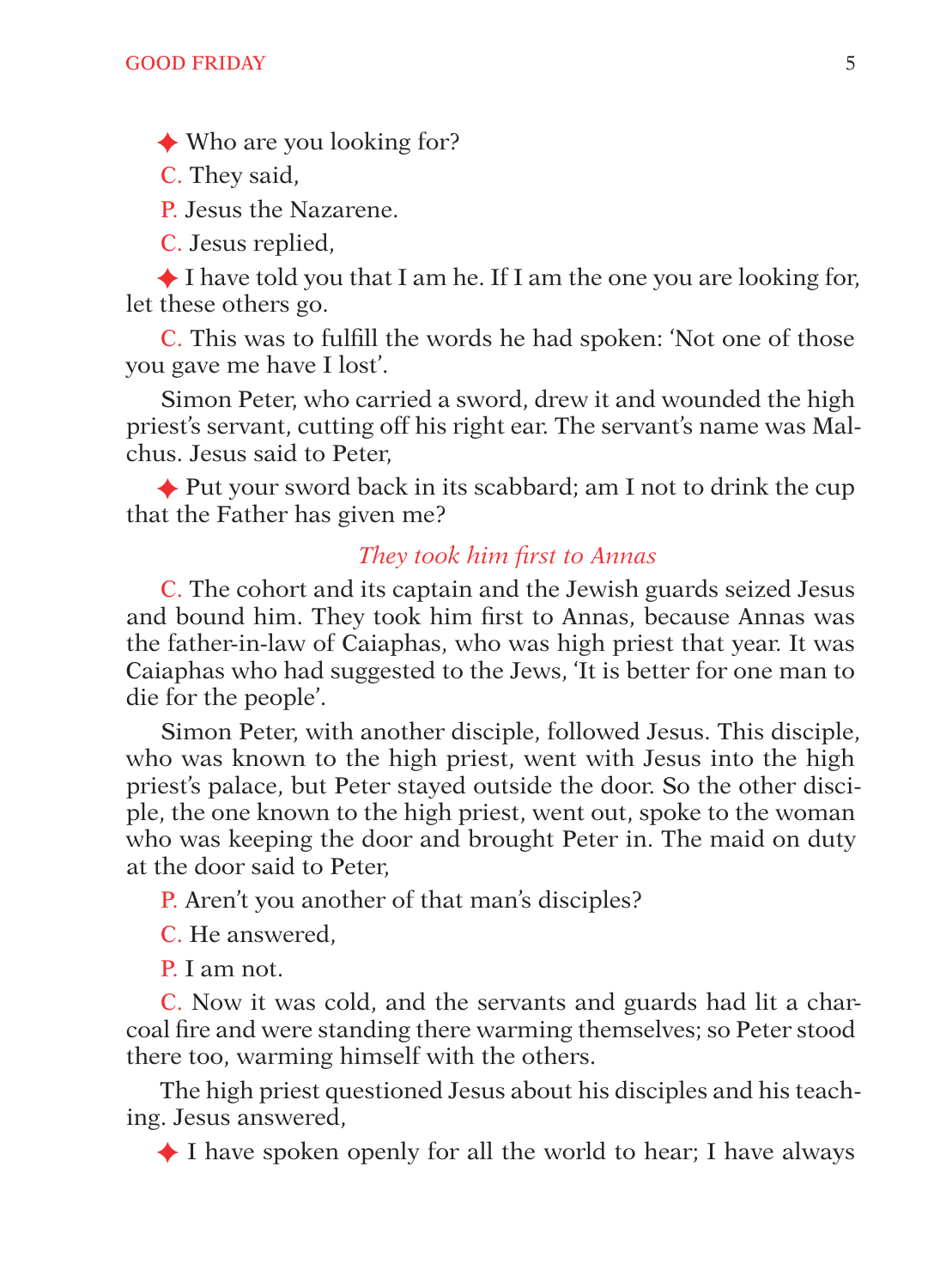6 GOOD FRIDAY

taught in the synagogue and in the Temple where all the Jews meet together; I have said nothing in secret. But why ask me? Ask my hearers what I taught; they know what I said.

C. At these words, one of the guards standing by gave Jesus a slap in the face, saying,

P. Is that the way to answer the high priest?

C. Jesus replied,

 $\triangle$  If there is something wrong in what I said, point it out; but if there is no offense in it, why do you strike me?

C. Then Annas sent him, still bound, to Caiaphas, the high priest.

## *Aren't you another of his disciples? I am not*

C. As Simon Peter stood there warming himself, someone said to him,

P. Aren't you another of his disciples?

C. He denied it saying,

P. I am not.

C. One of the high priest's servants, a relation of the man whose ear Peter had cut off, said,

P. Didn't I see you in the garden with him?

C. Again Peter denied it; and at once a cock crew.

## *Mine is not a kingdom of this world*

C. They then led Jesus from the house of Caiaphas to the Praetorium. It was now morning. They did not go into the Praetorium themselves or they would be defiled and unable to eat the Passover. So Pilate came outside to them and said,

P. What charge do you bring against this man?

C. They replied,

P. If he were not a criminal, we should not be handing him over to you.

C. Pilate said,

P. Take him yourselves, and try him by your own Law.

C. The Jews answered,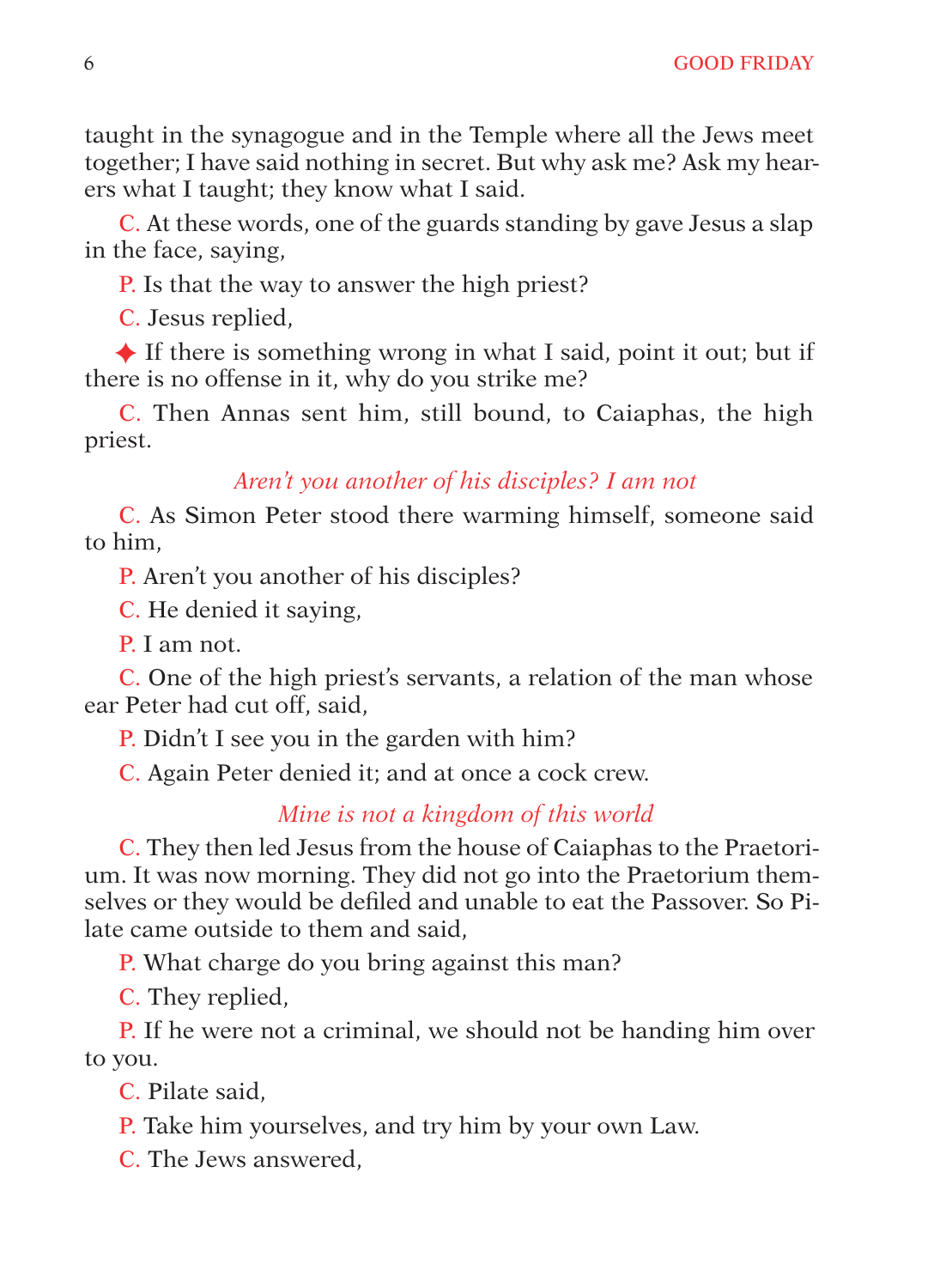P. We are not allowed to put a man to death.

C. This was to fulfill the words Jesus had spoken indicating the way he was going to die.

So Pilate went back into the Praetorium and called Jesus to him, and asked,

P. Are you the king of Jews?

C. Jesus replied,

✦ Do you ask this of your own accord, or have others spoken to you about me?

C. Pilate answered,

P. Am I a Jew? It is your own people and the chief priests who have handed you over to me: what have you done?

C. Jesus replied,

 $\triangle$  Mine is not a kingdom of this world; if my kingdom were of this world, my men would have fought to prevent me being surrendered to the Jews. But my kingdom is not of this kind.

C. Pilate said,

P. So you are the king then?

C. Jesus answered,

 $\triangle$  It is you who say it. Yes, I am a king. I was born for this, I came into the world for this; to bear witness to the truth, and all who are on the side of truth listen to my voice.

C. Pilate said,

P. Truth? What is that?

C. And with that he went out again to the Jews and said,

P. I find no case against him. But according to a custom of yours I should release one prisoner at the Passover; would you like me, then, to release the king of Jews?

C. At this they shouted:

P. Not this man, but Barabbas.

C. Barabbas was a brigand.

## *Hail, king of the Jews!*

C. Pilate then had Jesus taken away and scourged; and after this,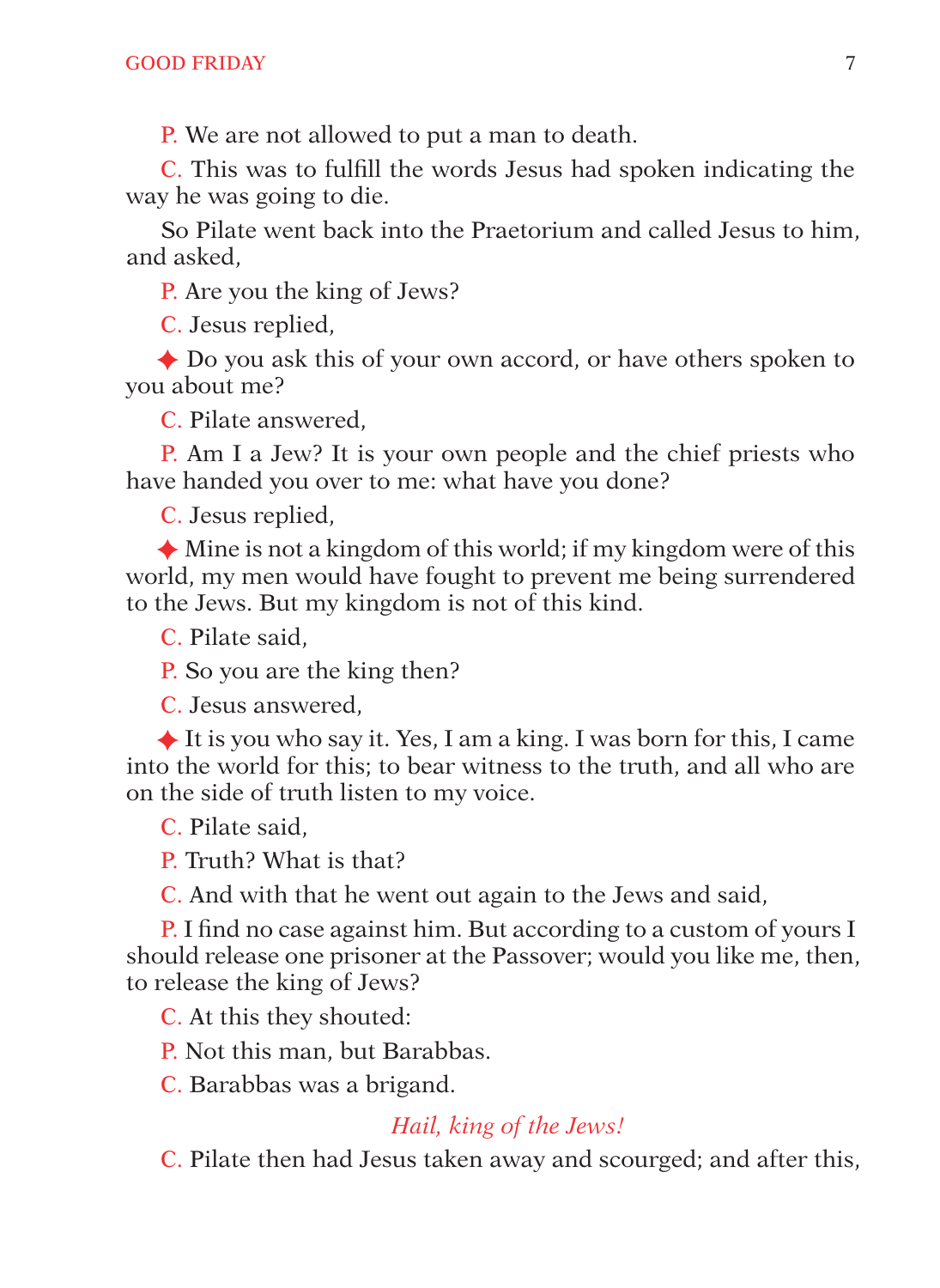the soldiers twisted some thorns into a crown and put it on his head, and dressed him in a purple robe. They kept coming up to him and said,

P. Hail, king of the Jews!

C. and they slapped him in the face. Pilate came outside again and said to them,

P. Look, I am going to bring him out to you to let you see that I find no case.

C. Jesus then came out wearing the crown of thorns and the purple robe. Pilate said,

P. Here is the man.

C. When they saw him the chief priests and the guards shouted,

P. Crucify him! Crucify him!

C. Pilate said,

P. Take him yourselves and crucify him: I can find no case against him.

C. The Jews replied,

P. We have a Law, and according to the Law he ought to die, because he has claimed to be the son of God.

C. When Pilate heard them say this his fears increased. Re-entering the Praetorium, he said to Jesus,

P. Where do you come from?

C. But Jesus made no answer. Pilate then said to him,

P. Are you refusing to speak to me? Surely you know I have power to release you and I have power to crucify you?

C. Jesus replied,

✦ You would have no power over me if it had not been given you from above; that is why the one who handed me over to you has the greater guilt.

#### *Take him away, take him away. Crucify him!*

C. From that moment Pilate was anxious to set him free, but the Jews shouted,

P. If you set him free you are no friend of Caesar's; anyone who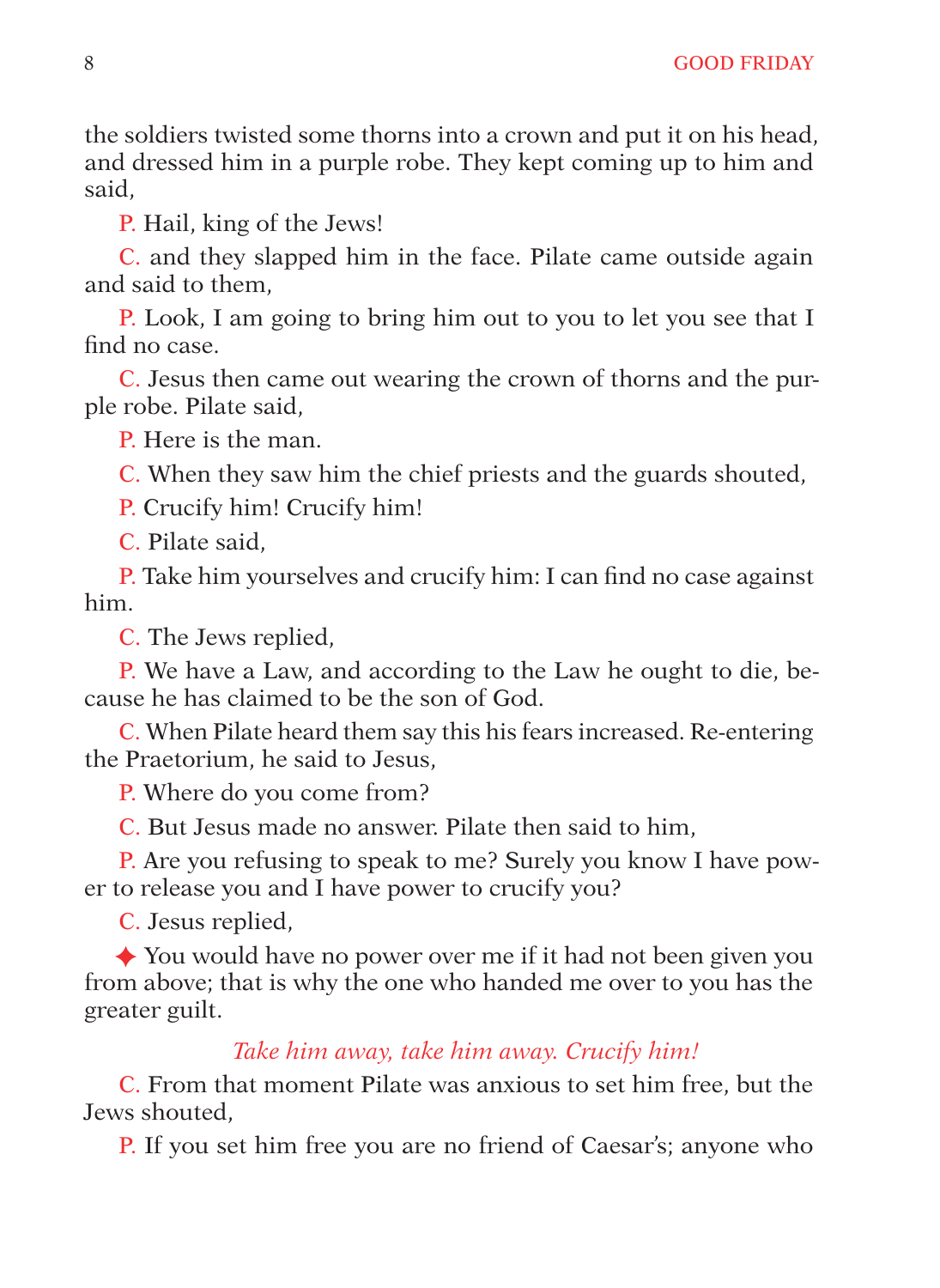makes himself king is defying Caesar.

C. Hearing these words, Pilate had Jesus brought out, and seated himself on the chair of judgment at a place called the Pavement, in Hebrew Gabbatha. It was Passover Preparation Day, about the sixth hour. Pilate said to the Jews,

P. Here is your king.

C. They said,

P. Take him away, take him away. Crucify him!

C. Pilate said,

P. Do you want me to crucify your king?

C. The chief priests answered,

P. We have no king except Caesar.

# *They crucified him with two others*

C. So in the end Pilate handed him over to them to be crucified. They then took charge of Jesus, and carrying his own Cross he went out of the city to the place of the skull, or, as it was called in Hebrew, Golgotha, where they crucified him with two others, one on either side with Jesus in the middle.

Pilate wrote out a notice and had it fixed to the Cross; it ran: 'Jesus the Nazarene, King of the Jews'. This notice was read by many of the Jews, because the place where Jesus was crucified was not far from the city, and the writing was in Hebrew, Latin and Greek. So the Jewish chief priests said to Pilate,

P. You should not write 'King of the Jews', but 'This man said: I am King of the Jews'.

C. Pilate answered,

P. What I have written, I have written.

## *They shared out my clothing among them*

C. When the soldiers had finished crucifying Jesus they took his clothing and divided it into four shares, one for each soldier. His undergarment was seamless, woven in one piece from neck to hem; so they said to one another,

P. Instead of tearing it, let's throw dice to decide who is to have it.

C. In this way the words of scripture were fulfilled; 'They shared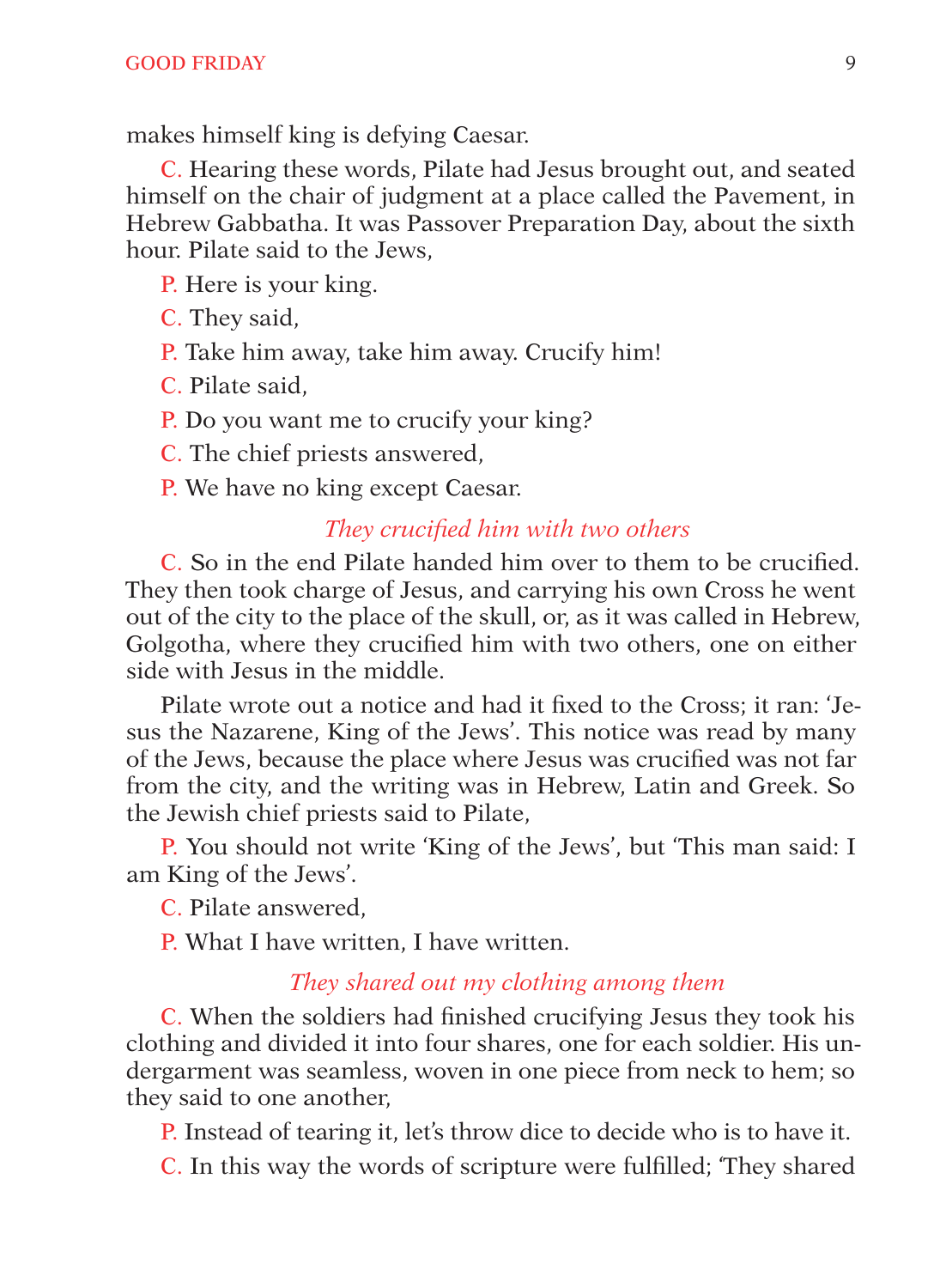out my clothing among them. They cast lots for my clothes'. This is exactly what the soldiers did.

# *Woman, this is your son. This is your mother*

C. Near the Cross of Jesus stood his mother and his mother's sister, Mary the wife of Clopas, and Mary of Magdala. Seeing his mother and the disciple he loved standing near her, Jesus said to his mother,

✦ Woman, this is your son.

C. Then to the disciple he said,

✦ This is your mother.

C. And from that moment the disciple made a place for her in his home.

## *It is accomplished*

C. After this, Jesus knew that everything had now been completed, and to fulfill the scripture perfectly he said:

 $\triangle$  I am thirsty.

C. A jar full of vinegar stood there, so putting a sponge soaked in vinegar on a hyssop stick they held it up to his mouth. After Jesus had taken the vinegar he said,

 $\triangle$  It is accomplished!

C. And bowing his head he gave up the spirit.

All kneel and pause for a moment.

## *And immediately there came out blood and water*

C. It was Preparation Day, and to prevent the bodies remaining on the Cross during the sabbath –since that sabbath was a day of special solemnity– the Jews asked Pilate to have the legs broken and the bodies taken away. Consequently the soldiers came and broke the legs of the first man who had been crucified with him and then of the other. When they came to Jesus, they found that he was already dead, and so instead of breaking his legs one of the soldiers pierced his side with a lance; and immediately there came out blood and water.

This is the evidence of one who saw it –trustworthy evidence, and he knows he speaks the truth– and he gives it so that you may believe as well. Because all this happened to fulfill the words of scripture: Not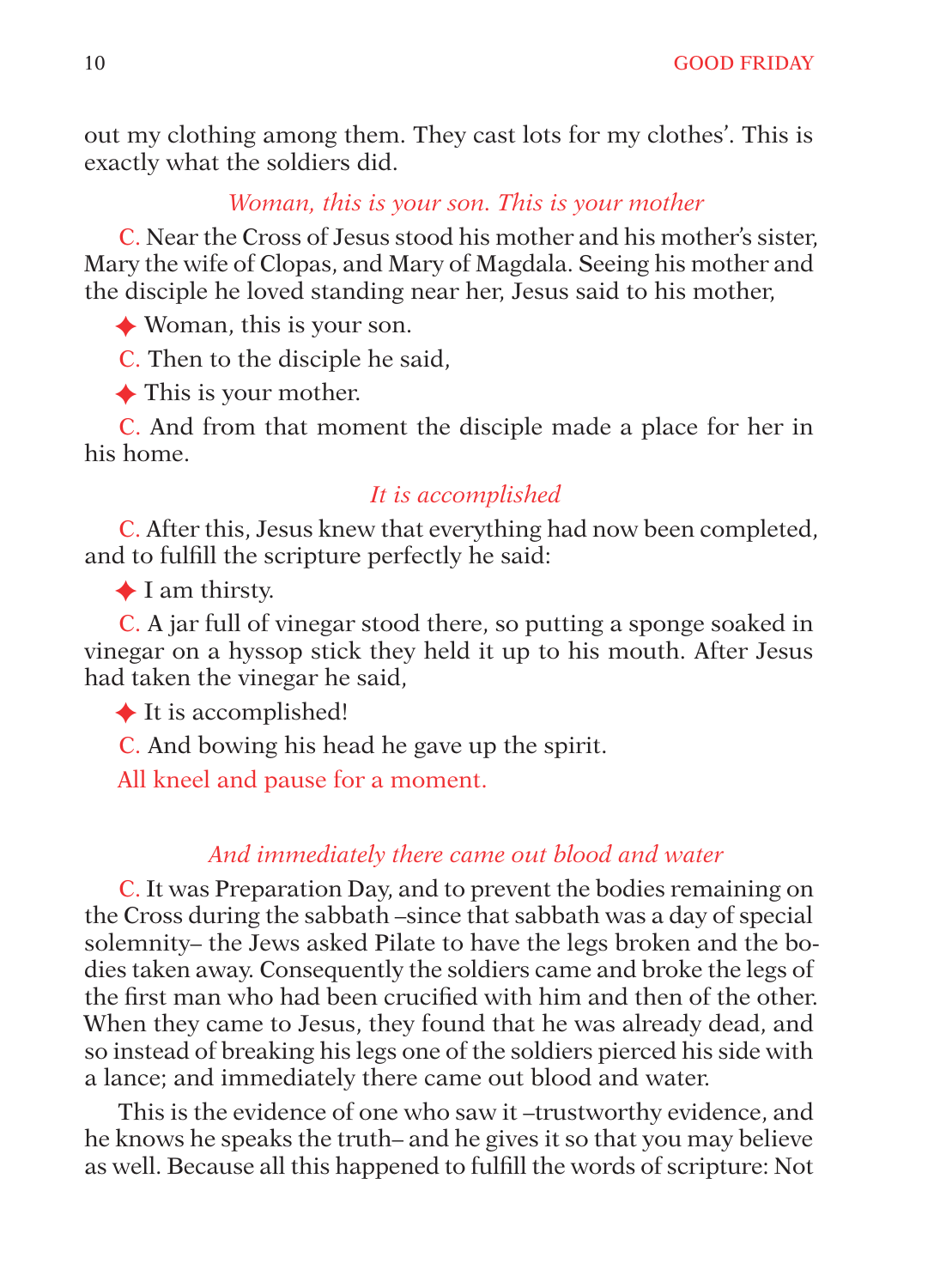one bone of his will be broken, and again, in another place scripture says: They will look on the one whom they have pierced.

*They wrapped the body of Jesus in linen cloths, with the spices*

C. After this, Joseph of Arimathaea, who was a disciple of Jesus –though a secret one because he was afraid of the Jews– asked Pilate to let him remove the body of Jesus. Pilate gave permission, so they came and took it away. Nicodemus came as well –the same one who had first come to Jesus at night-time– and he brought a mixture of myrrh and aloes, weighing about a hundred pounds.

They took the body of Jesus and wrapped it with the spices in linen cloths, following the Jewish burial custom. At the place where he had been crucified there was a garden, and in the garden a new tomb in which no one had yet been buried. Since it was the Jewish Day of Preparation and the tomb was near at hand, they laid Jesus there.

| Verbum Dómini.         | The Gospel of the Lord.              |
|------------------------|--------------------------------------|
| R. Laus tibi, Christe. | R. Praise to you, Lord Jesus Christ. |

After the reading of the passion, there may be a brief homily.

# **General Intercessions**

The general intercessions conclude the liturgy of the word. The Deacon, standing at the ambo, sings or says the introduction in which each intention is stated. Then he says: Flectámus génua (Let us kneel). All kneel and pray silently for some period of time. The Deacon then invites the faithful to stand by saying: Leváte (Let us stand). All stand, and the Celebrant sings or says the prayer.

#### For the Church.

Orémus, dilectíssimi nobis, pro Ecclésia sancta Dei, ut eam Deus et Dóminus noster pacificáre, adunáre et custodíre dignétur toto orbe terrárum, detque nobis, quiétam et tranquíllam vitam degéntibus, glorificáre Deum Patrem omnipoténtem.

Let us pray, dear friends, for the holy Church of God throughout the world, that God the almighty Father guide it and gather it together so that we may worship him in peace and tranquility.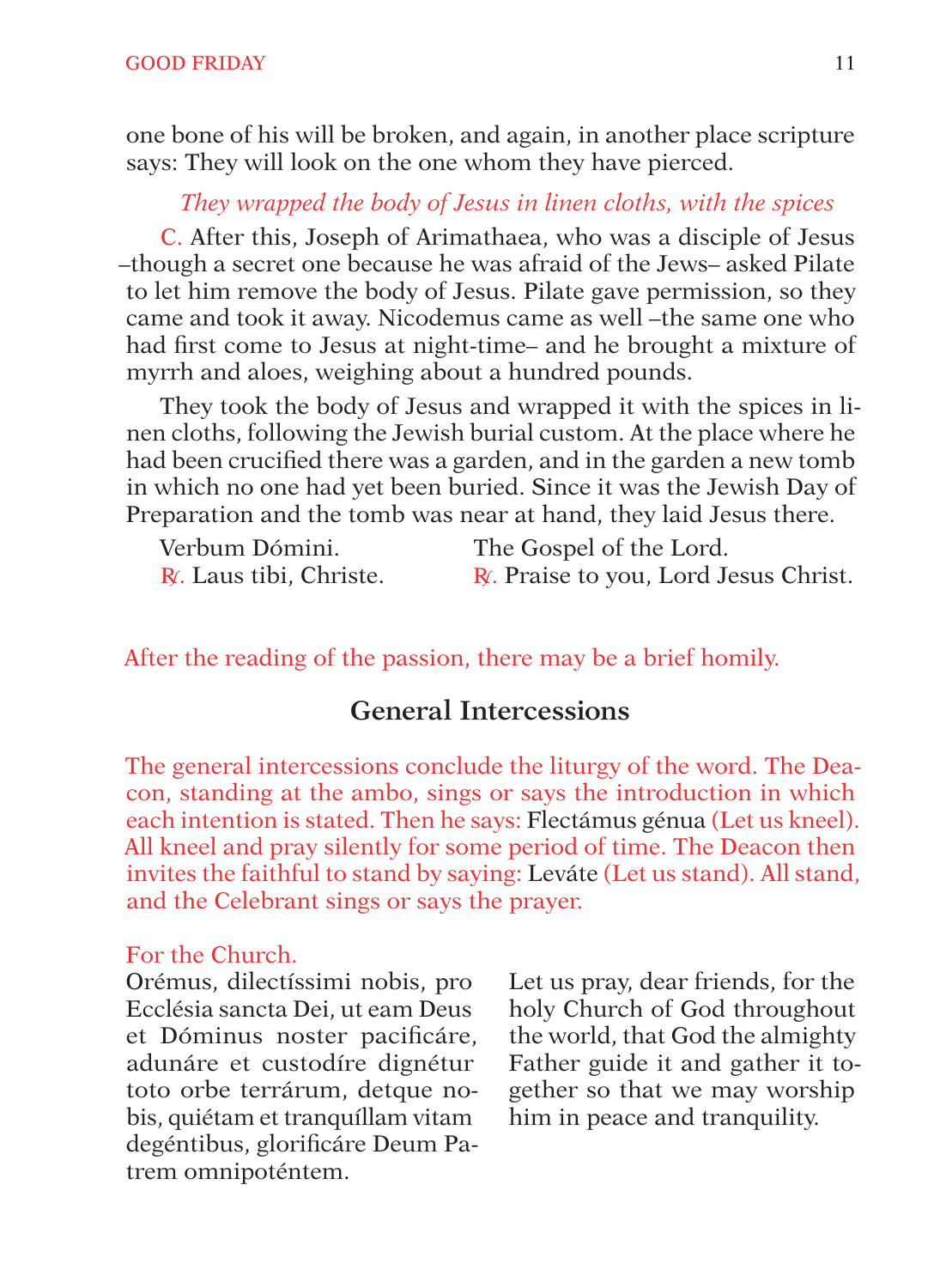#### Silent prayer. Then the Celebrant sings or says:

Omnípotens sempitérne Deus, qui glóriam tuam ómnibus in Christo géntibus revelásti: custódi ópera misericórdiæ tuæ, ut Ecclésia tua, toto orbe diffúsa, stábili fide in confessióne tui nóminis persevéret. Per Christum Dóminum nostrum.

R∕ Amen.

#### For the Pope.

Orémus et pro beatíssimo Papa nostro N., ut Deus et Dóminus noster, qui elégit eum in órdine episcopátus, salvum atque incólumem custódiat Ecclésiæ suæ sanctæ, ad regéndum pópulum sanctum Dei.

Almighty and eternal God, you have shown your glory to all nations in Christ, your Son. Guide the work of your Church. Help it to persevere in faith, proclaim your name, and bring your salvation to people everywhere. We ask this through Christ our Lord. R∕ Amen.

Let us pray for our Holy Father, Pope N. That God who chose him to be bishop may give him health and strength to guide and govern God's holy people.

#### Silent prayer. Then the Celebrant sings or says:

Omnípotens sempitérne Deus, cuius iudício univérsa fundántur, réspice propítius ad preces nostras, et eléctum nobis Antístitem tua pietáte consérva, ut christiána plebs, quæ te gubernátur auctóre, sub ipso Pontífice, fídei suæ méritis augeátur. Per Christum Dóminum nostrum. R∕ Amen

Almighty and eternal God, you guide all things by your word, you govern all Christian people. In your love protect the Pope you have chosen for us. Under his leadership deepen our faith and make us better Christians. We ask this through Christ our Lord.

R<sup>∫</sup> . Amen.

#### For the clergy and laity of the Church.

Orémus et pro Epíscopo nostro N., pro ómnibus Epíscopis, presbýteris, diáconis Ecclésiæ, et univérsa plebe fidélium.

Let us pray for N., our bishop, for all bishops, priests, and deacons; for all who have a special ministry in the Church and for all God's people.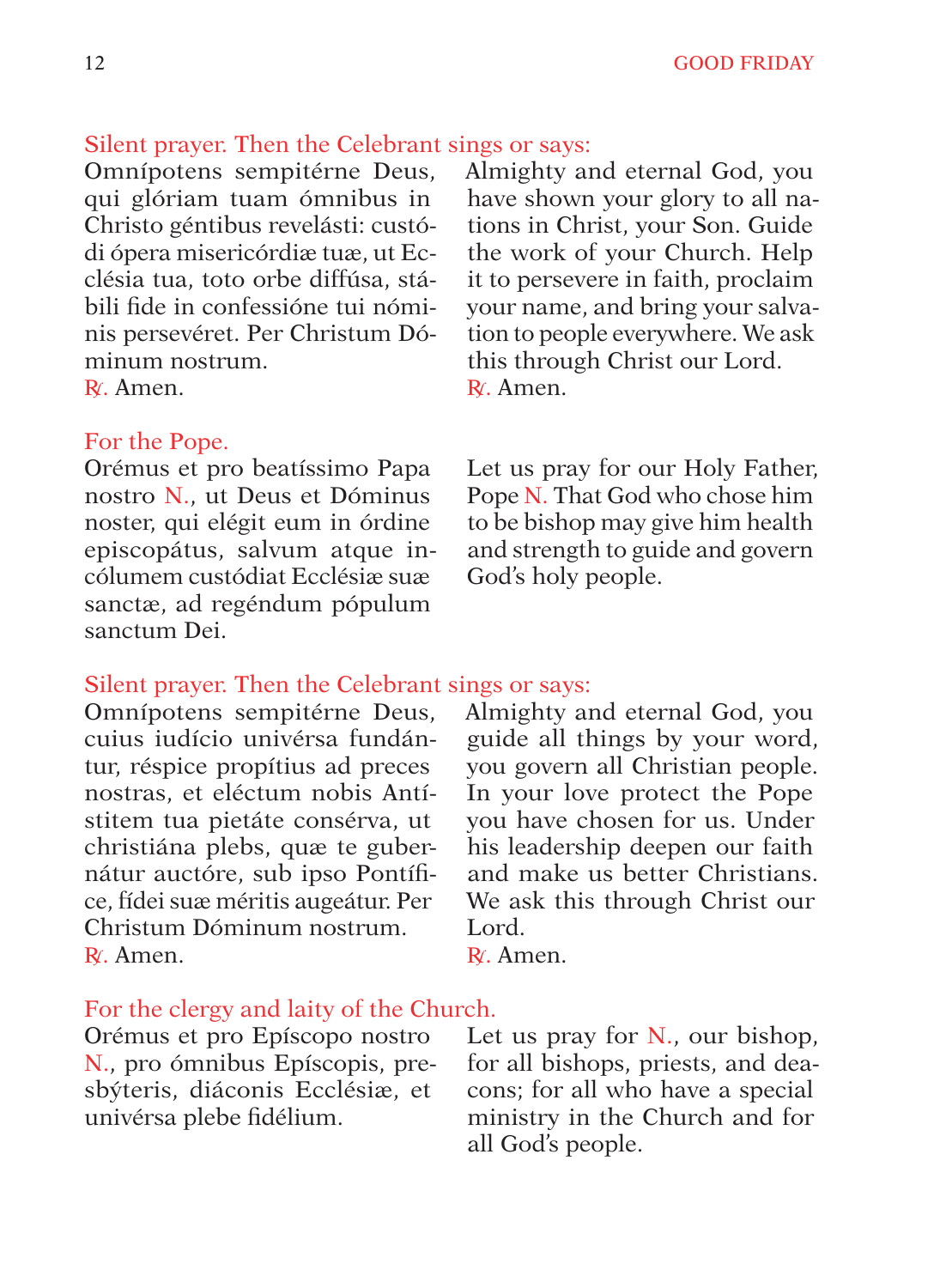## Silent prayer. Then the Celebrant sings or says:

Omnípotens sempitérne Deus, cuius Spíritu totum corpus Ecclésiæ sanctificátur et régitur, exáudi nos pro minístris tuis supplicántes, ut, grátiæ tuæ múnere, ab ómnibus tibi fidéliter serviátur. Per Christum Dóminum nostrum.

R<sup>∫</sup> . Amen.

## For those in special need.

Orémus, dilectíssimi nobis, Deum Patrem omnipoténtem, ut cunctis mundo purget erróribus, morbos áuferat, famem depéllat, apériat cárceres, víncula solvat, viatóribus securitátem, peregrinántibus réditum, infirmántibus sanitátem atque moriéntibus salútem indúlgeat.

Almighty and eternal God, your Spirit guides the Church and makes it holy. Listen to our prayers and help each of us in his own vocation to do your work more faithfully. We ask this through Christ our Lord.

R∕ Amen.

Let us pray, dear friends, that God the almighty Father may heal the sick, comfort the dying, give safety to travellers, free those unjustly deprived of liberty, and rid the world of falsehood, hunger, and disease.

#### Silent prayer. Then the Celebrant sings or says:

Omnípotens sempitérne Deus, mæstórum consolátio, laborántium fortitúdo, pervéniant ad te preces de quacúmque tribulatióne clamántium, ut omnes sibi in necessitátibus suis misericórdiam tuam gáudeant affuísse. Per Christum Dóminum nostrum.

R<sup>∫</sup> . Amen.

Almighty, ever-living God, you give strength to the weary and new courage to those who have lost heart. Hear the prayers of all who call on you in any trouble that they may have the joy of receiving your help in their need. We ask this through Christ our Lord.

R<sup>∫</sup> . Amen.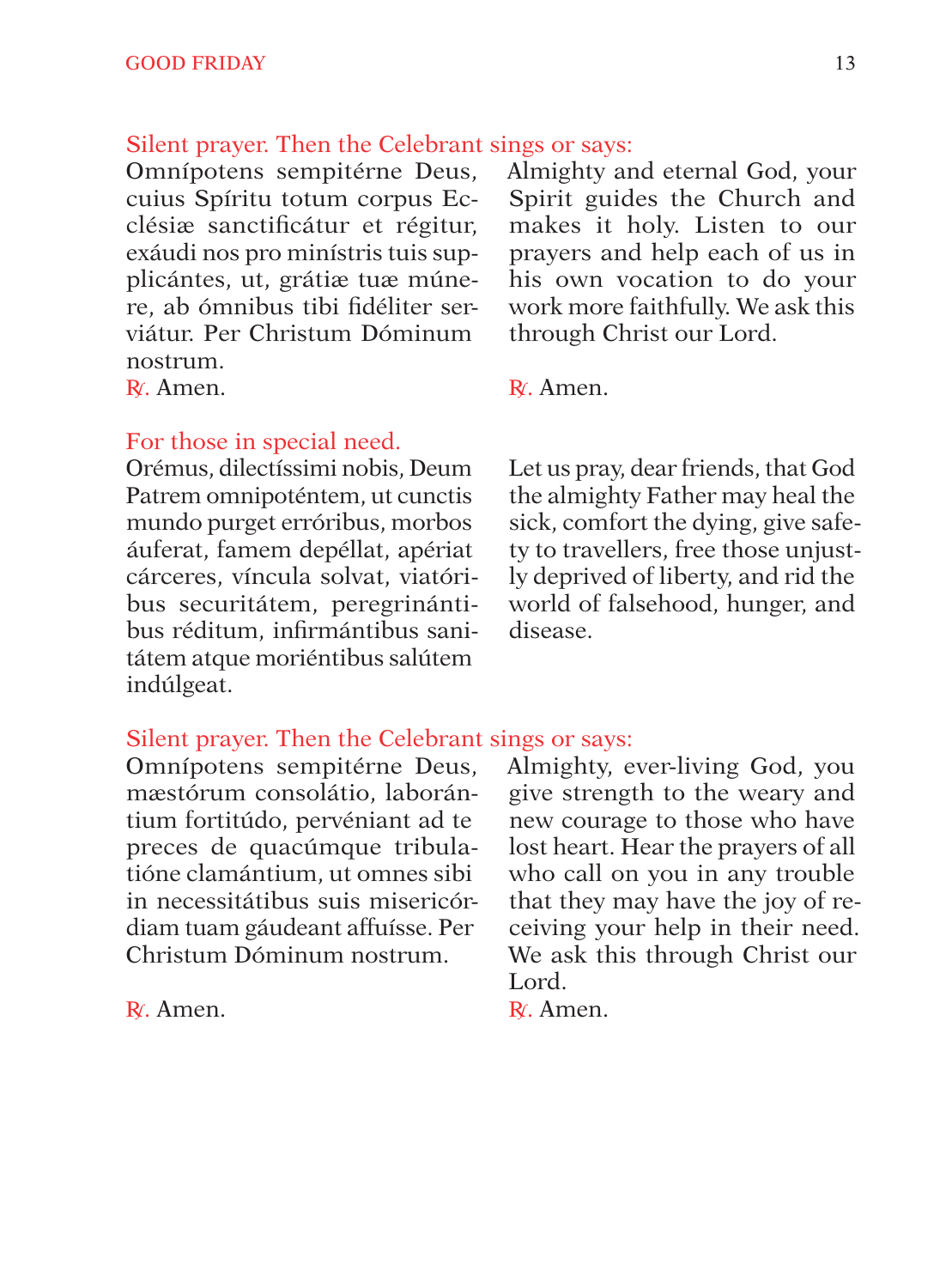# **PART TWO: VENERATION OF THE CROSS**

After the general intercessions, the veneration of the Cross takes place.

# **Showing of the Cross**

The Deacon, accompanied by two ministers with lighted candles, carries the veiled Cross. Three times —near the church door, in the middle of the church, and in the sanctuary— sings the invitation Ecce lignum Crucis (This is the wood of the Cross). All respond: Veníte, adorémus (Come, let us worship). After each response all kneel and venerate the Cross briefly in silence. Before singing each invitation the Celebrant gradually uncovers the Cross, first the upper part, then the right arm, and when he reaches the sanctuary, the entire Cross.

#### The Deacon:

lus mundi pepéndit.

**y**. Ecce lignum Crucis, in quo sa- y. This is the wood of the cross, on which hung the Savior of the world.



R<sup>∫</sup> . Veníte, adorémus.

R⊖ Come, let us worship.

# **Veneration of the Cross**

The Deacon, accompanied by two ministers with lighted candles, takes the Cross to the entrance of the sanctuary. There, the Celebrant, clergy, and faithful approach to venerate the Cross in a kind of procession. They make a simple genuflection or perform some other appropriate sign of reverence, for example, kissing the Cross.

During the veneration, the antiphon Crucem Tuam, the Reproaches, the hymn Crux Fidélis and other suitable songs are sung.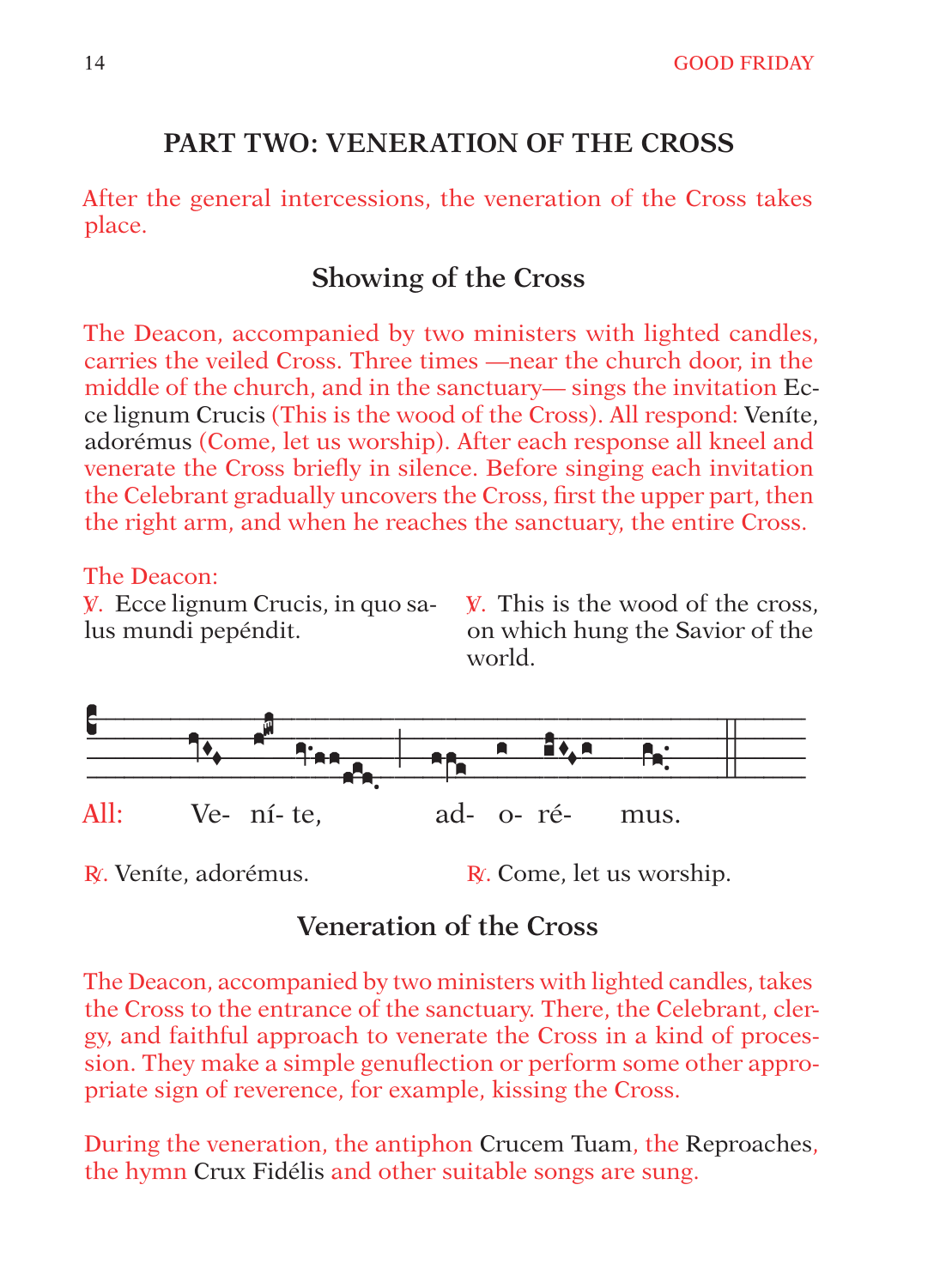R<sup>∫</sup> . Crucem tuam adorámus, Dómine, et sanctam resurrectiónem tuam laudámus et glorificámus: ecce enim propter lignum venit gáudium in univérso mundo.

Deus misereátur nostri, et benedícat nobis: illúminet vultum suum super nos, et misereátur nostri.

 $R$   $Crucem$  tuam...

R⊄. We worship you, Lord, we venerate your cross, we praise your Resurrection. Through the cross you brought joy to the world.

May God be gracious and bless us; and let his face shed its light upon us.

R∫. We worship you...

# **The Reproaches**

# **I**

Pópule meus, quid feci tibi? Aut in quo contristávi te? Respónde mihi! Quia edúxi te de terra Ægýpti: parásti Crucem Salvatóri tuo.

Hágios o Theós. Sanctus Deus. Hágios Ischyrós. Sanctus Fortis. Hágios Athánatos, eléison himás. Sanctus Immortális, miserére nobis.

Quia edúxi te per desértum quadragínta annis, et manna cibávi te, et introdúxi te in terram satis bonam: parásti Crucem Salvatóri tuo.

Hágios o Theós...

Quid ultra débui fácere tibi, et non feci? Ego quidem plantávi

My people, what have I done to you? How have I offended you? Answer me! I led you out of Egypt, from slavery to freedom, but you led your Savior to the cross.

Holy is God! Holy and strong! Holy immortal One, have mercy on us!

For forty years I led you safely through the desert. I fed you with manna from heaven, and brought you to a land of plenty; but you led your Savior to the cross.

Holy is God!...

What more could I have done for you? I planted you as my fairest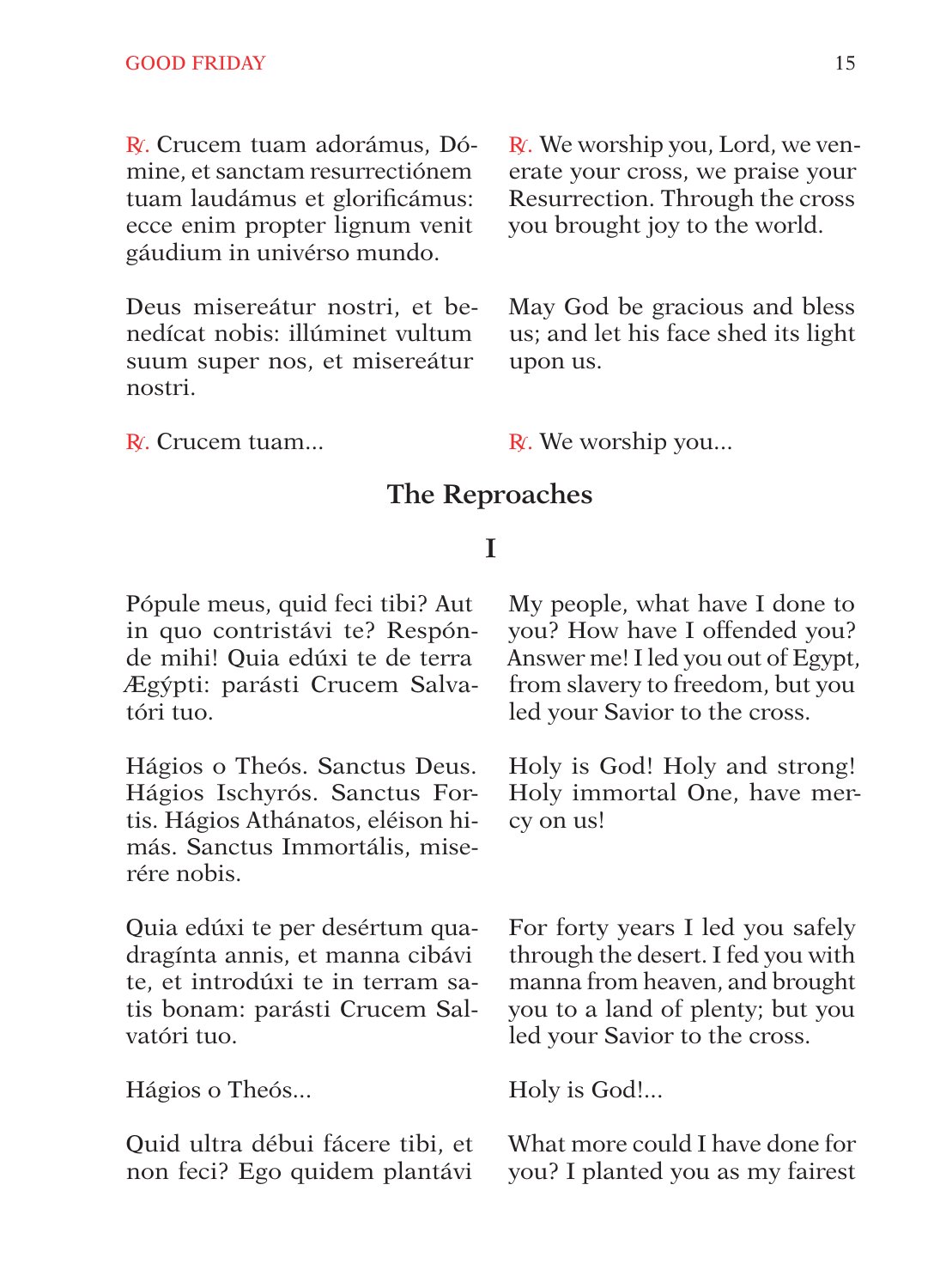te víneam eléctam meam speciosíssimam: et tu facta es mihi nimis amára: acéto namque sitim meam potásti, et láncea perforásti latus Salvatóri tuo.

Hágios o Theós...

vine, but you yielded only bitterness: when I was thirsty you gave me vinegar to drink, and you pierced your Savior with a lance.

Holy is God!...

## **II**

#### Choir:

Ego propter te flagellávi Ægýptum cum primogénitis suis: et tu me flagellátum tradidísti.

Pópule meus, quid feci tibi? Aut in quo contristávi te? Respónde mihi!

Ego edúxi te de Ægýpto, demérso Pharaóne in Mare Rubrum: et tu me tradidísti princípibus sacerdótum.

Pópule meus...

Ego ante te apérui mare: et tu aperuísti láncea latus meum.

Pópule meus...

Ego ante te præívi in colúmna nubis: et tu me duxísti ad prætórium Piláti.

Pópule meus...

Ego te pavi manna per desértum: et tu me cecidísti álapis et

For your sake I scourged your captors and their firstborn sons, but you brought your scourges down on me.

My people, what have I done to you? How have I offended you? Answer me!

I led you from slavery to freedom and drowned your captors in the sea, but you handed me over to your high priests.

My people...

I opened the sea before you, but you opened my side with a spear.

My people...

I led you on your way in a pillar of cloud, but you led me to Pilate's court.

My people...

I bore you up with manna in the desert, but you struck me down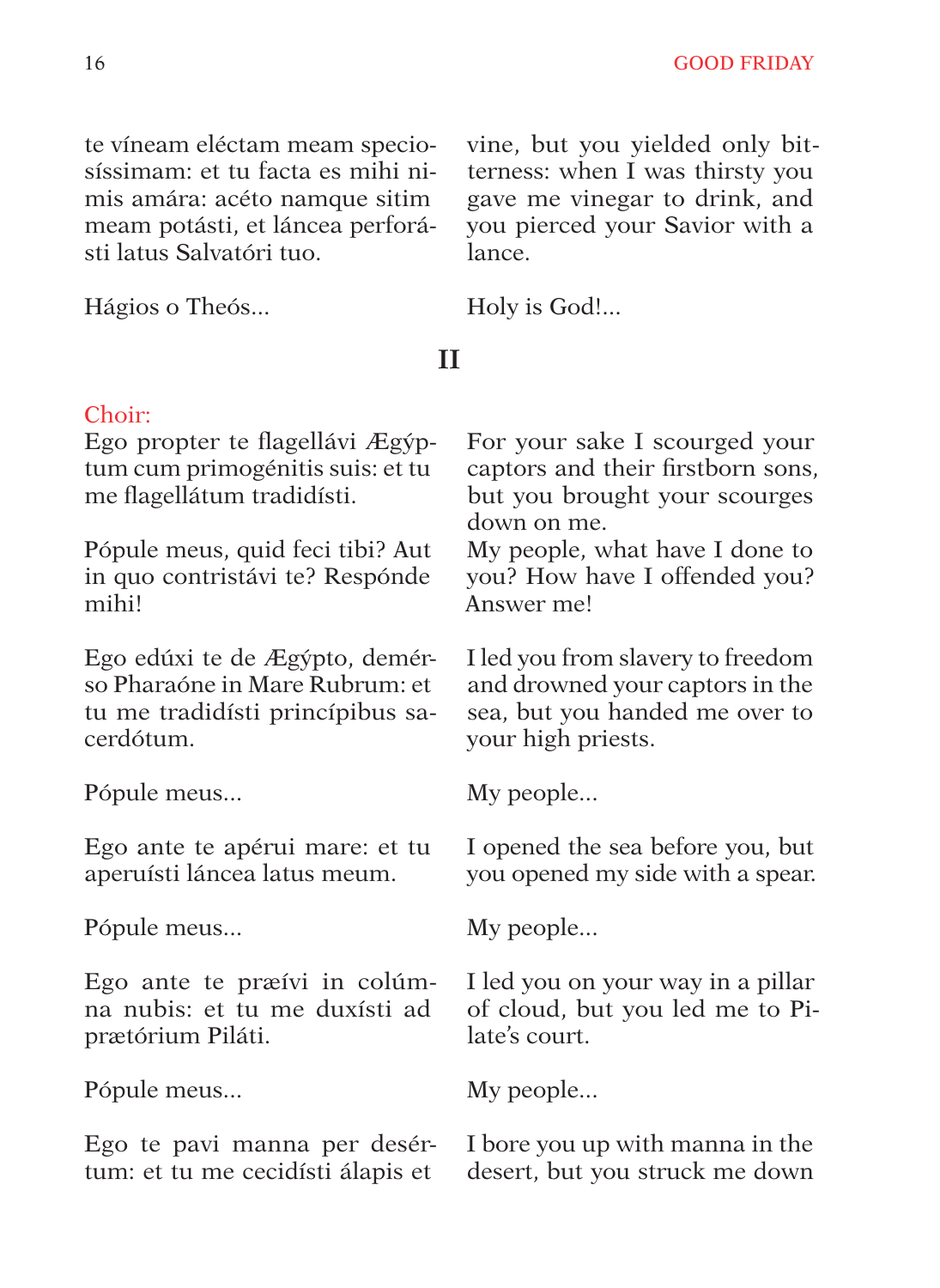flagéllis.

Pópule meus...

Ego te potávi aqua salútis de petra: et tu me potásti felle et acéto.

Pópule meus...

Ego propter te Chananæórum reges percússi: et tu percussísti arúndine caput meum.

Pópule meus...

Ego dedi tibi sceptrum regále: et tu dedísti cápiti meo spíneam corónam.

Pópule meus...

Ego te exaltávi magna virtúte: et tu me suspendísti in patíbulo Crucis.

Pópule meus...

and scourged me.

My people...

I gave you saving water from the rock, but you gave me gall and vinegar to drink.

My people...

For you I struck down the kings of Canaan, but you struck my head with a reed.

My people...

I gave you a royal scepter, but you gave me a crown of thorns.

My people...

I raised you to the height of majesty, but you have raised me high on a cross.

My people...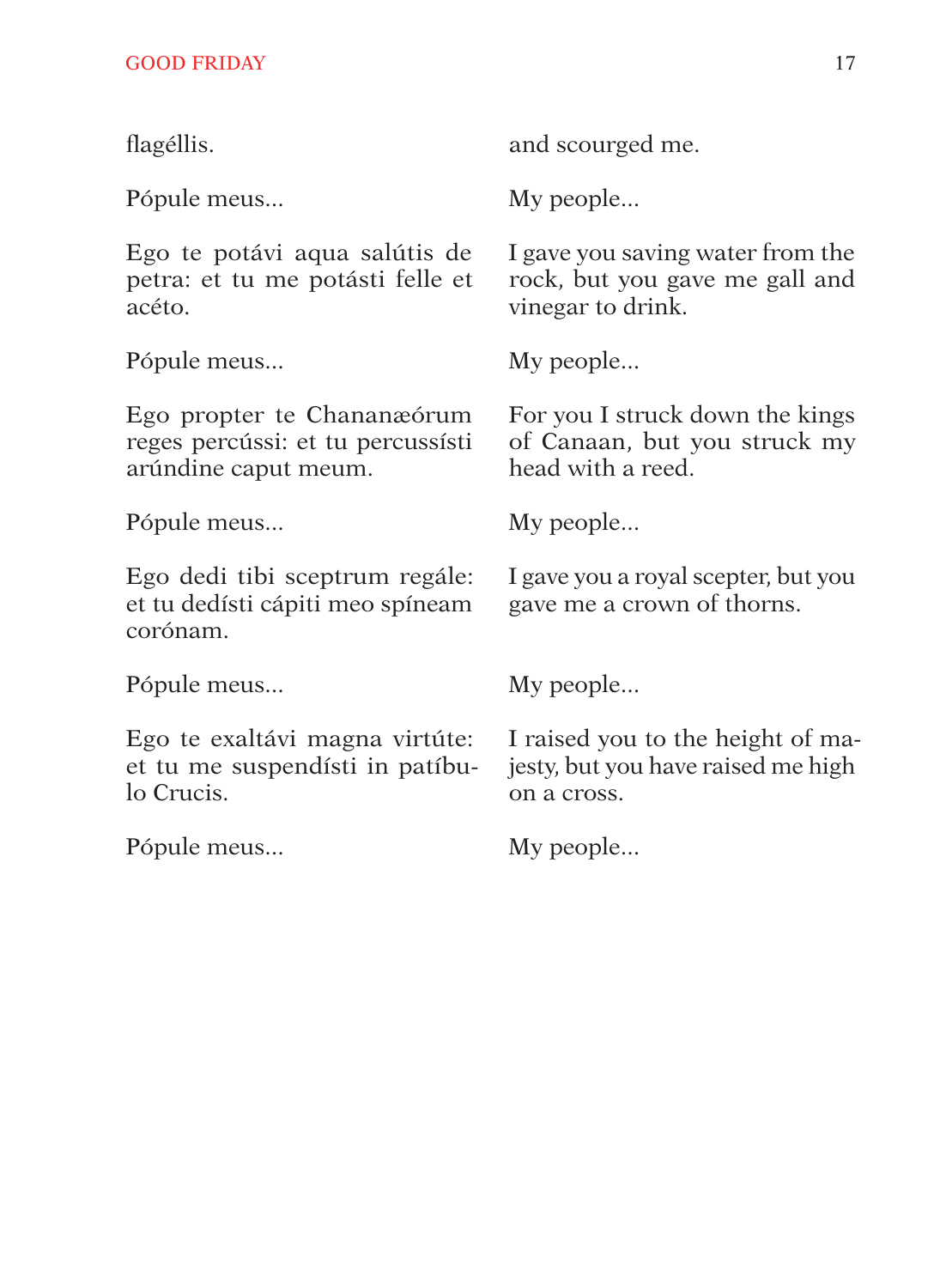# **Hymn: Crux Fidelis** }====2====3===y=+h===+6===+8==+k=====+zhz====/==7====8=+=Z **=** i<br>i<br>i =<br>=<br>=  $\begin{array}{c} \begin{array}{c} \begin{array}{c} \begin{array}{c} \end{array}\\ \begin{array}{c} \end{array} \end{array} \end{array} \end{array} \end{array}$  $\frac{1}{\sqrt{2}}$  Crux fi-dé-lis, in-ter om-nes Ar-bor u-na nó-bi- lis: }==+6===6k==+5==+G====+4==+s====e===3"=Q==Ö===+2====¹===+h==+d===+4====d==+2Q=+=\==M Nul-la ta-lem sil-va pro-fert, Fronde, flo-re, gérmi-ne. }====+6===6k==+5===++G===+=+4+=+s====+e=+=3"=Q==Ö=+=2==¹===+h===++d==+=4==+d=+=+2Q=+|=' \*Dul-ce li-gnum dulci cla-vo, Dulce pondus sústi-nens.

# All:

A. Crux fidélis, inter omnes arbor una nóbilis, Nulla silva talem profert, flore, fronde, gérmine!

B. Dulce lignum dulci clavo dulce pondus sústinens!

Choir: Pange, lingua, gloriósi prœ<sup>il</sup>ium certáminis, Et super crucis tropæ´o dic triúmphum nóbilem, Quáliter Redémptor orbis immolátus vícerit.

All: Crux fidélis...

Choir: De paréntis protoplásti fraude factor cóndolens, Quando pomi noxiális morte morsu

A. Faithful Cross! above all other, one and only one noble tree! None in foliage, none in blossom, none in fruit thy peer may be. B. Sweetest wood and sweetest nails, sweetest weight is hung on thee.

Choir: Sing, my tongue, the glorious battle, sing the ending of the fray; now, above the Cross, the trophy, sound the loud triumphant lay: tell how Christ the world's Redeemer, as a Victim won the day.

All: Faithful cross...

Choir: God in pity saw man fallen, shamed and sunk in misery, when he fell on death by tasting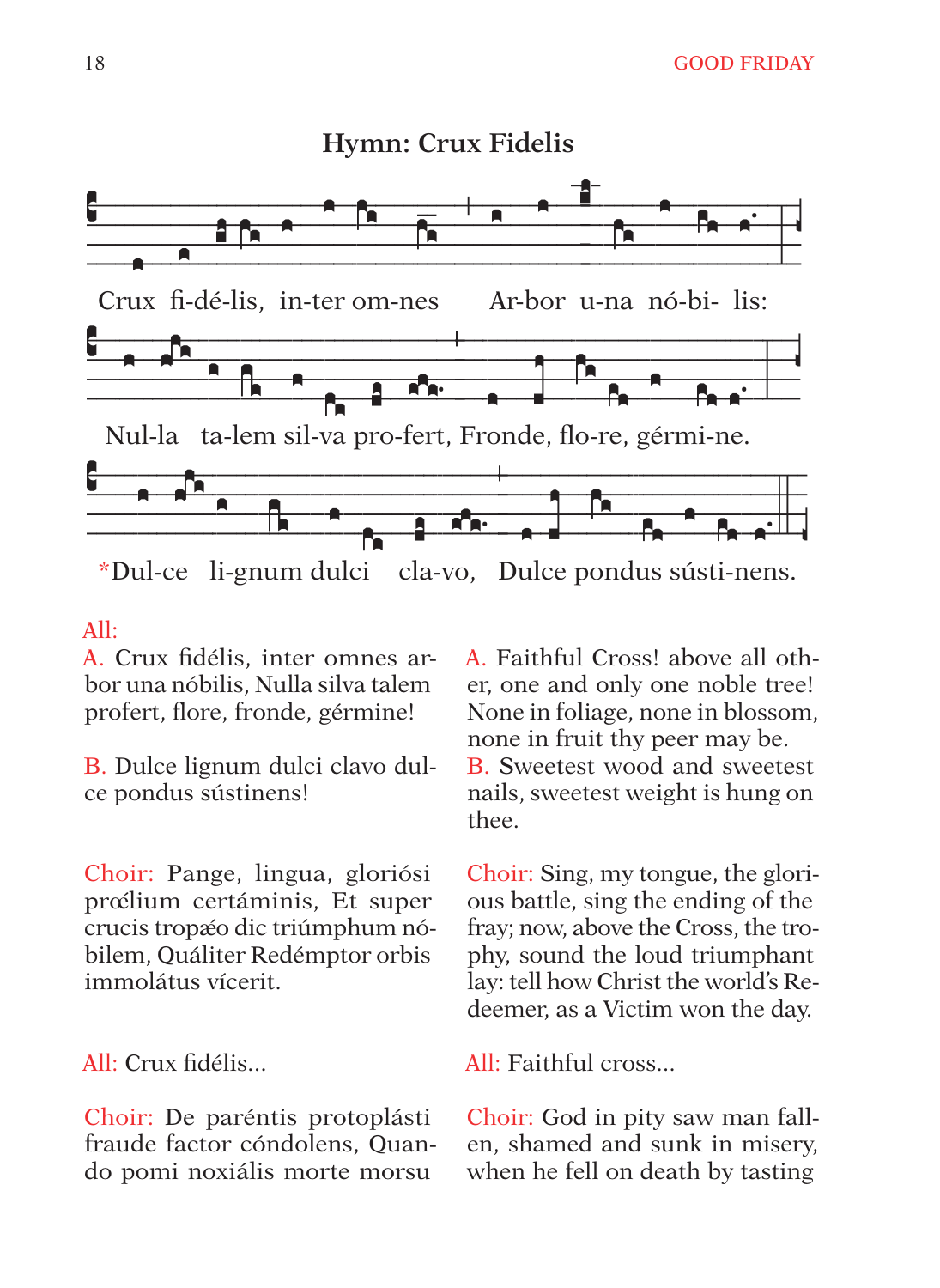córruit, Ipse lignum tunc notávit, damna ligni ut sólveret.

All: Dulce lignum...

Choir: Hoc opus nostræ salútis ordo depopóscerat, Multifórmis perditóris arte ut artem fálleret, Et medélam ferret inde, hostis unde læ´serat.

All: Crux fidélis...

Choir: Quando venit ergo sacri plenitúdo témporis, Missus est ab arce Patris Natus, orbis cónditor, Atque ventre virgináli carne factus pródiit.

All: Dulce lignum...

Choir: Vagit infans inter arta cónditus præsépia, Membra pannis involúta Virgo Mater álligat, Et manus pedésque et crura stricta cingit fáscia.

All: Crux fidélis...

Choir: Lustra sex qui iam perácta tempus implens córporis, se volénte, natus ad hoc, passióni déditus, agnus in crucis levátur immolándus stípite.

All: Dulce lignum...

fruit of forbidden tree; then another tree was chosen which the world from death should free. All: Sweetest wood...

Choir: Thus the scheme of our salvation was of old in order laid, that the manifold deceiver's art by art might be outweighed, and the lure the foe put forward into means of healing made. All: Faithful cross...

Choir: Therefore, when the appointed fullness of the holy time was come, He was sent who maketh all things, forth from God's eternal home; thus he came to earth, incarnate, offspring of maiden's womb.

All: Sweetest wood...

Choir: Hear the helpless baby crying, where the narrow manger stands; see how she, his Virgin Mother, ties his limbs with slender bands, swaddling clothes, she wraps about him, and confines God's feet and hands! All: Faithful cross...

Choir: Thirty years among us dwelling, his appointed time fulfilled, born for this, he meets his passion, for that this he freely willed, on the Cross the Lamb is lifted, where his life-blood shall be spilled.

All: Sweetest wood...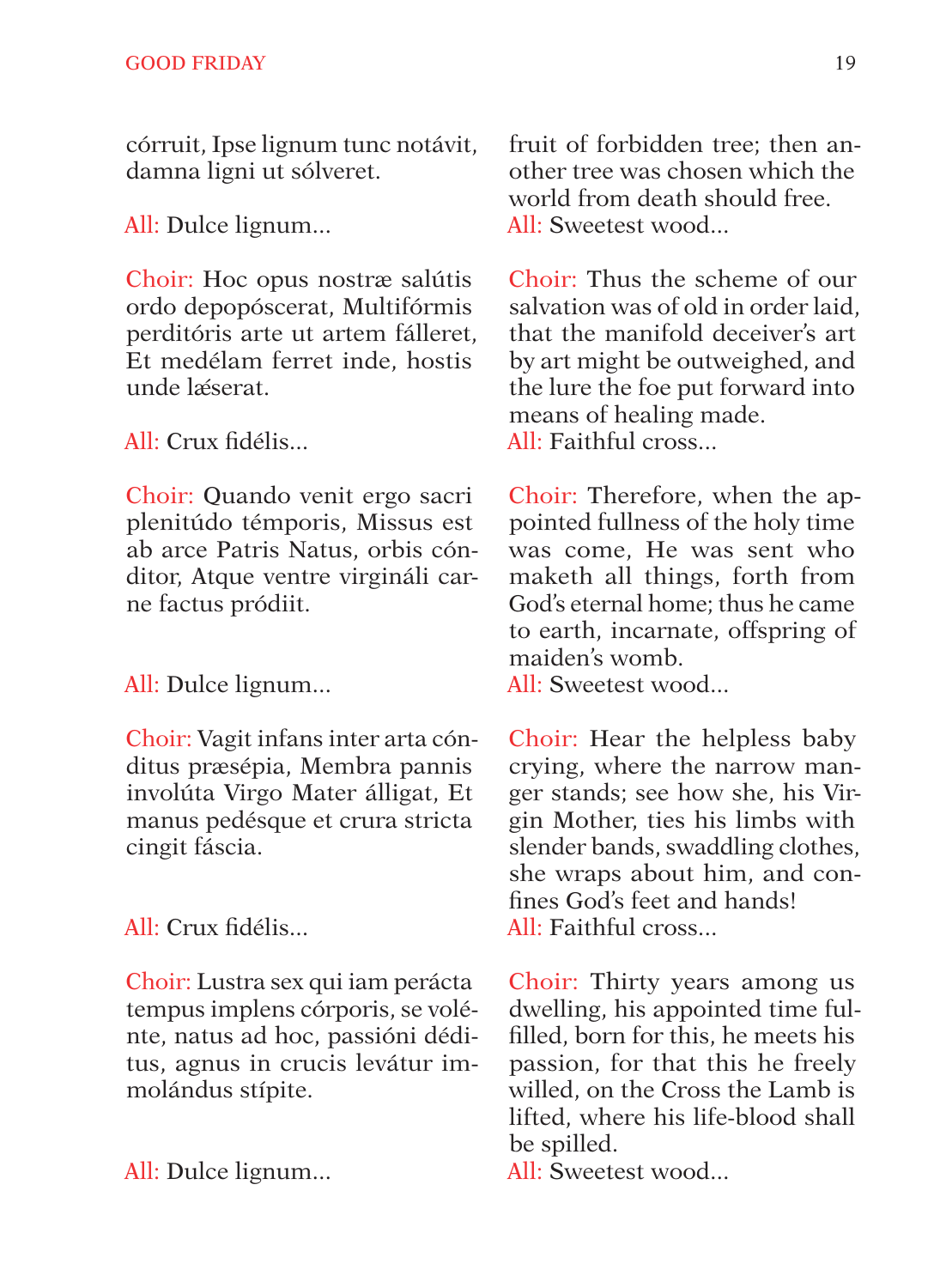20 GOOD FRIDAY

Choir: En acétum, fel, arúndo, sputa, clavi, láncea; Mite corpus perforátur, sanguis, unda prófluit; Terra, pontus, astra, mundus quo lavántur flúmine!

All: Crux fidélis...

Choir: Flecte ramos, arbor alta, tensa laxa víscera, Et rigor lentéscat ille, quem dedit natívitas, Ut supérni membra Regis miti tendas stípite.

All: Dulce lignum...

Choir: Sola digna tu fuísti ferre sæcli prétium Atque portum præparáre nauta mundo náufrago, Quem sacer cruor perúnxit fusus Agni córpore.

Choir: He endured the nails, the spitting, Vinegar, and spear, and reed; From that holy body broken blood and water forth proceed: Earth, and stars, and sky, and ocean by that flood from stain are freed. All: Faithful cross...

Choir: Bend thy boughs, O Tree of Glory! Thy relaxing sinews bend; for a while the ancient rigour; that thy birth bestowed, suspend; and King of heavenly beauty, on thy bosom gently tend! All: Sweetest wood...

Choir: Thou alone wast counted worthy, this world's ransom to uphold; for a ship-wreck'd race preparing Harbour, like the Ark of old; with the sacred Blood anointed, from the smitten Lamb that rolled. All. Faithful cross...

All: Crux fidélis...

The conclusion below may not be omitted.

Choir: Æqua Patri Filióque, ínclito Paráclito, Sempitérna sit beátæ Trinitáti glória; cuius alma nos redémit atque servat grátia. Amen.

Choir: To the Trinity be glory everlasting, as is meet; equal to the Father, equal to the Son, and Paraclete: Trinal Unity, whose praises all created things repeat. Amen.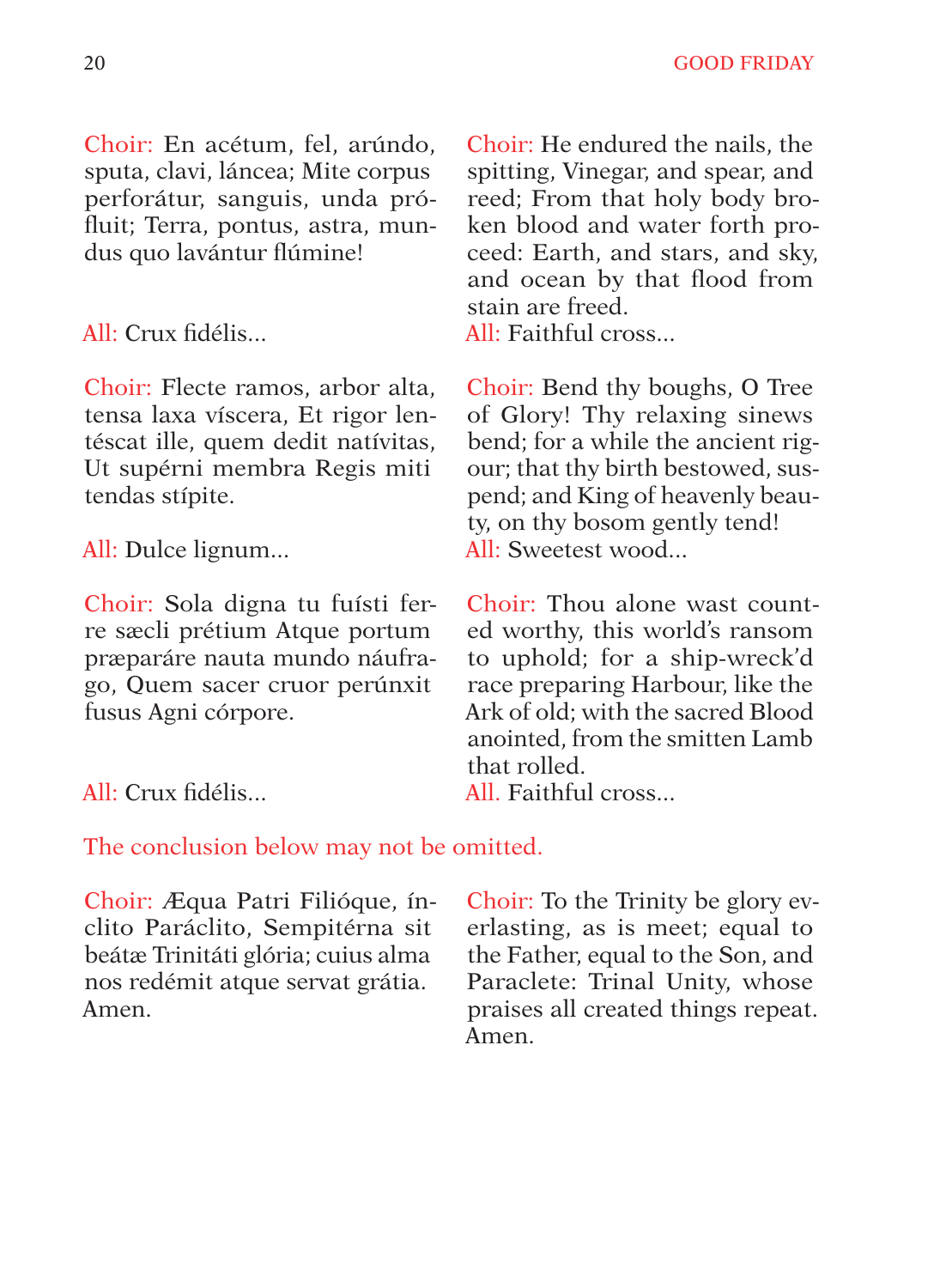

Dum pen-dé-bat Fí- li- us.

1. Stabat Mater dolorósa Iuxta crucem lacrimósa, Dum pendébat Fílius.

2. Cuius ánimam geméntem, Contristátam et doléntem Pertransívit gládius.

3. O quam tristis et afflícta Fuit illa benedícta Mater Unigéniti!

1. At the Cross her station keeping, stood the mournful Mother weeping, close to Jesus to the last.

2. Through her heart, his sorrow sharing, all his bitter anguish bearing, now at length the sword had passed.

3. Oh, how sad and sore distressed was that Mother highly blessed of the sole-begotten One!

After the veneration, the Cross is carried to its place at the altar, and the lighted candles are placed around the altar or near the Cross.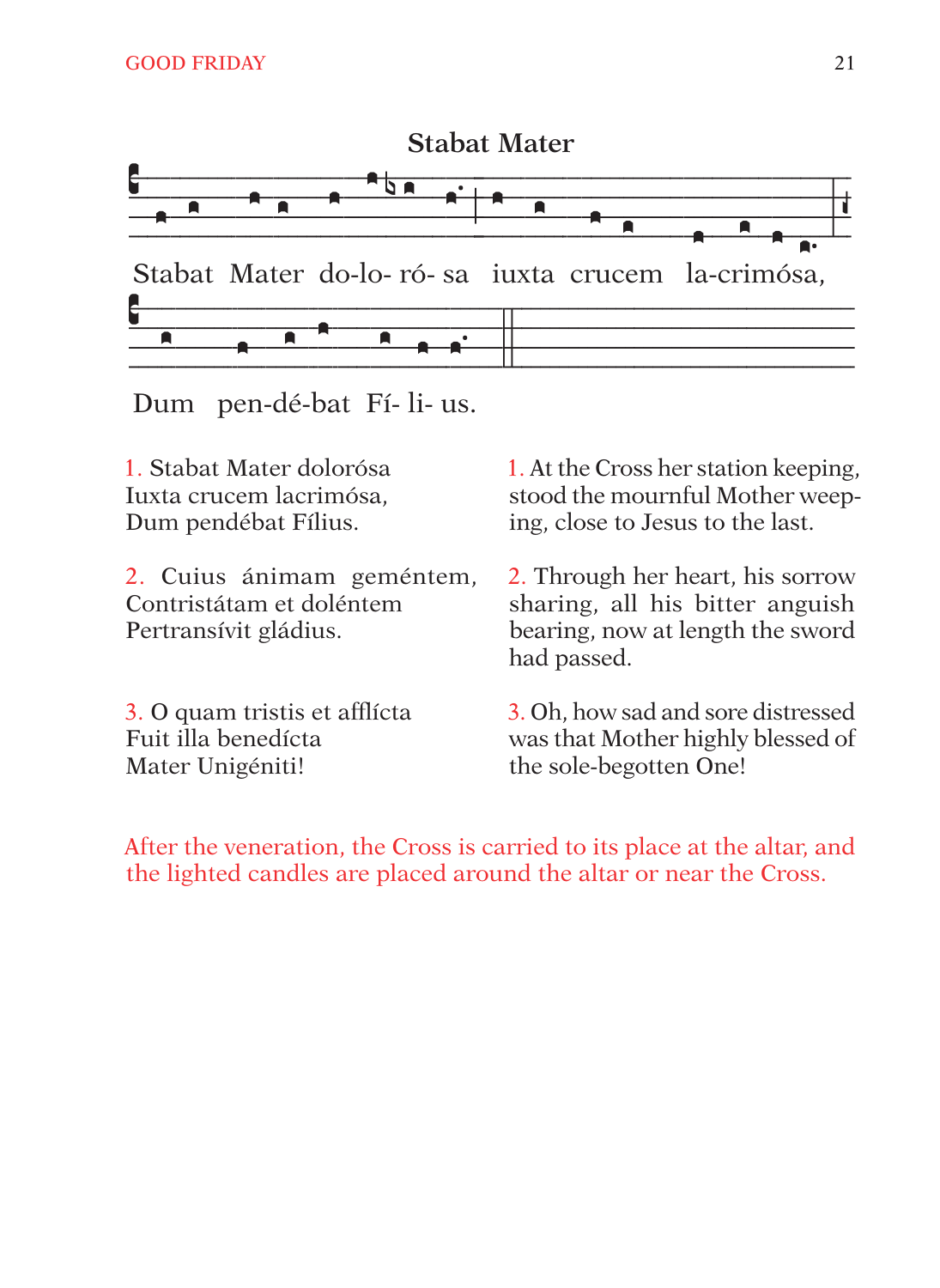22 GOOD FRIDAY

# **PART THREE: HOLY COMMUNION**

The Deacon brings the ciborium with the Blessed Sacrament from the place of reposition to the altar. Two ministers with lighted candles accompany the Blessed Sacrament and they place their candles on the altar.

The Celebrant comes from his chair, genuflects, and goes up to the altar.

# The Celebrant:

Præcéptis salutáribus móniti, et divína institutióne formáti, audémus dícere:

## All:

Pater noster, qui es in cælis: sanctificétur nomen tuum; advéniat regnum tuum; fiat volúntas tua, sicut in cælo, et in terra. Panem nostrum cotidiánum da nobis hódie; et dimítte nobis débita nostra, sicut et nos dimíttimus debitóribus nostris; et ne nos indúcas in tentatiónem; sed líbera nos a malo.

#### The Celebrant:

Líbera nos, quǽsumus, Dómine, ab ómnibus malis, da propítius pacem in diébus nostris, ut, ope misericórdiæ tuæ adiúti, et a peccáto simus semper líberi et ab omni perturbatióne secúri: exspectántes beátam spem et advéntum Salvatóris nostri Iesu Christi.

R∫. Quia tuum est regnum, et potéstas, et glória in sæ´cula.

Let us pray with confidence to the Father in the words our Saviour gave us:

Our Father, who art in heaven, hallowed be thy name; Thy kingdom come; Thy will be done on earth as it is in heaven. Give us this day our daily bread; and forgive us our trespasses as we forgive those who trespass against us; and lead us not into temptation, but deliver us from evil.

Deliver us, Lord, from every evil, and grant us peace in our day. In your mercy keep us free from sin and protect us from all anxiety as we wait in joyful hope for the coming of our Savior, Jesus Christ.

R. For the kingdom, the power, and the glory are yours, now and forever.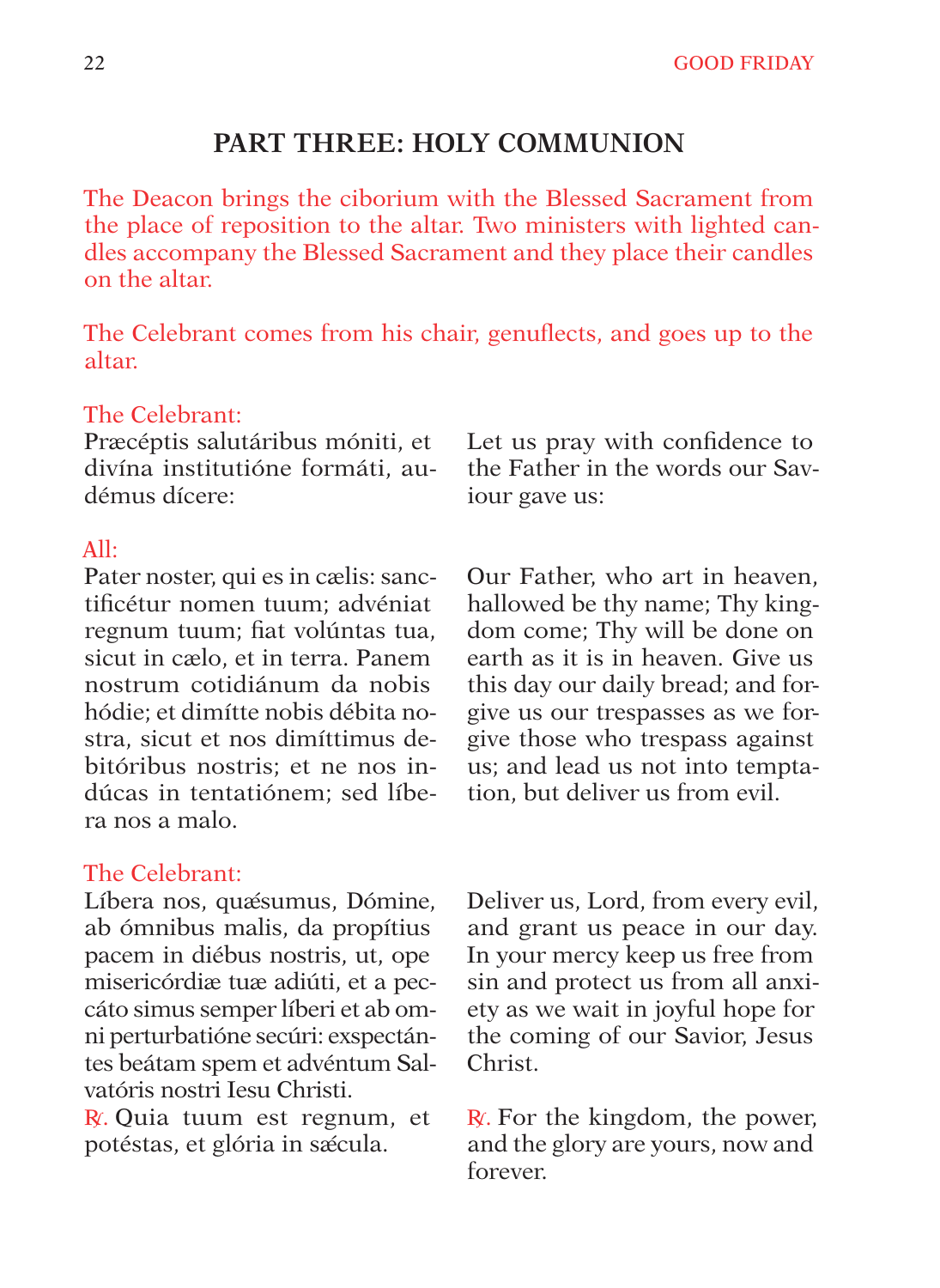#### The Celebrant says inaudibly:

Percéptio Córporis tui, Dómine Iesu Christe, non mihi provéniat in iudícium et condemnatiónem: sed pro tua pietáte prosit mihi ad tutaméntum mentis et córporis, et ad medélam percipiéndam.

## The Celebrant:

Ecce Agnus Dei, ecce qui tollit peccáta mundi. Beáti qui ad cenam Agni vocáti sunt.

All:

Dómine, non sum dignus, ut intres sub tectum meum, sed tantum dic verbo, et sanábitur ánima mea.

# **Prayer after Communion**

Orémus.

Omnípotens sempitérne Deus, qui nos Christi tui beáta morte et resurrectióne reparásti, consérva in nobis opus misericórdiæ tuæ, ut huius mystérii participatióne perpétua devotióne vivámus. Per Christum Dóminum nostrum.

R<sup>∫</sup> . Amen.

Let us pray.

Almighty and eternal God, you have restored us to life by the triumphant Death and Resurrection of Christ. Continue this healing work within us. May we who participate in this mystery never cease to serve you. We ask this through Christ our Lord. R<sup>∫</sup> . Amen.

Lord Jesus Christ, with faith in your love and mercy I eat your Body and drink your Blood. Let it not bring me condemnation, but health in mind and body.

This is the Lamb of God who takes away the sins of the world. Happy are those who are called to his supper.

Lord, I am not worthy to receive you, but only say the word and I shall be healed.